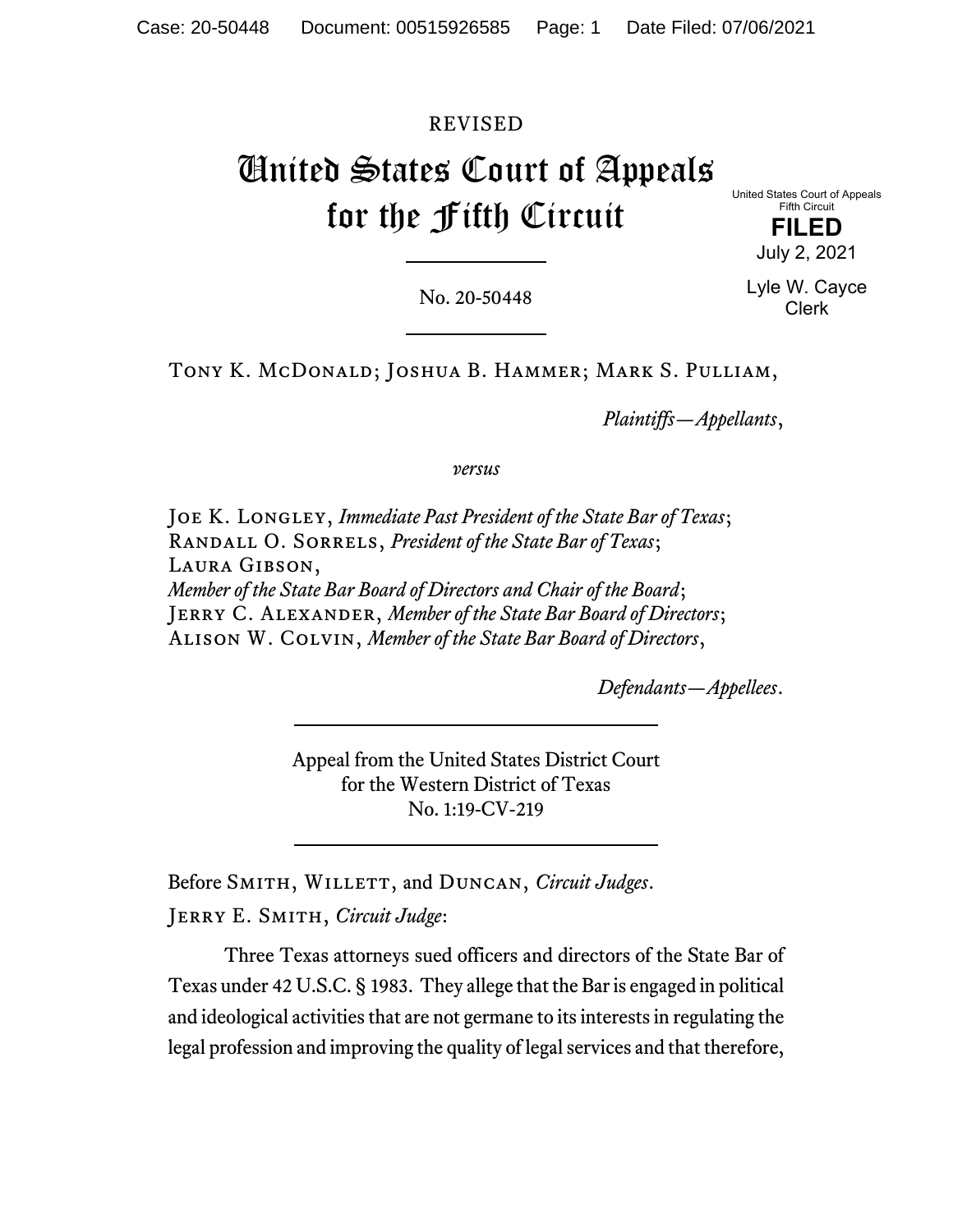compelling them to join the Bar and subsidize those activities violates their First Amendment rights. We vacate in part, render in part, and remand.

I.

A.

State bar associations are of two types: (1) "mandatory" and (2) "voluntary." Mandatory bars, also known as "integrated" bars, require that attorneys join and pay compulsory dues "as a condition of practicing law in a State." *Keller v. State Bar of Cal.*, 496 U.S. 1, 5 (1990). Voluntary bars do not. *See Jarchow v. State Bar of Wis.*, 140 S. Ct. 1720, 1720 (2020) (Thomas, J., dissenting from denial of certiorari). Thirty-one states and the District of Columbia have mandatory bars, while most of the others have voluntary bars. [1](#page-1-0)

The State Bar of Texas is mandatory. *See* TEX. GOV'T CODE § 81.051(b). All licensed Texas attorneys, more than 120,000 as of May 2019, must join the Bar, which "is a public corporation and an administrative agency" controlled by the Supreme Court of Texas. *Id.* § 81.011(a), (c). The Bar serves the following statutorily enumerated purposes:

(1) to aid the courts in carrying on and improving the administration of justice;

(2) to advance the quality of legal services to the public and to foster the role of the legal profession in serving the public;

(3) to foster and maintain on the part of those engaged in

<span id="page-1-0"></span><sup>1</sup> *See* Ralph H. Brock, *"An Aliquot Portion of Their Dues:" A Survey of Unified Bar Compliance with Hudson and Keller, 1 TEX. TECH J. TEX. ADMIN. L. 23, 24 (2000);* Leslie C. Levin, *The End of Mandatory State Bars*, 109 GEO. L.J. ONLINE 1, 2 (2020). Most states have either a mandatory or voluntary bar, but California has switched to a hybrid model in which core functions are performed by a mandatory state bar, while other functions previously performed by its "sections" are now done by a separate voluntary bar association. CAL. BUS. & PRO. CODE §§ 6001, 6031.5(a), 6056.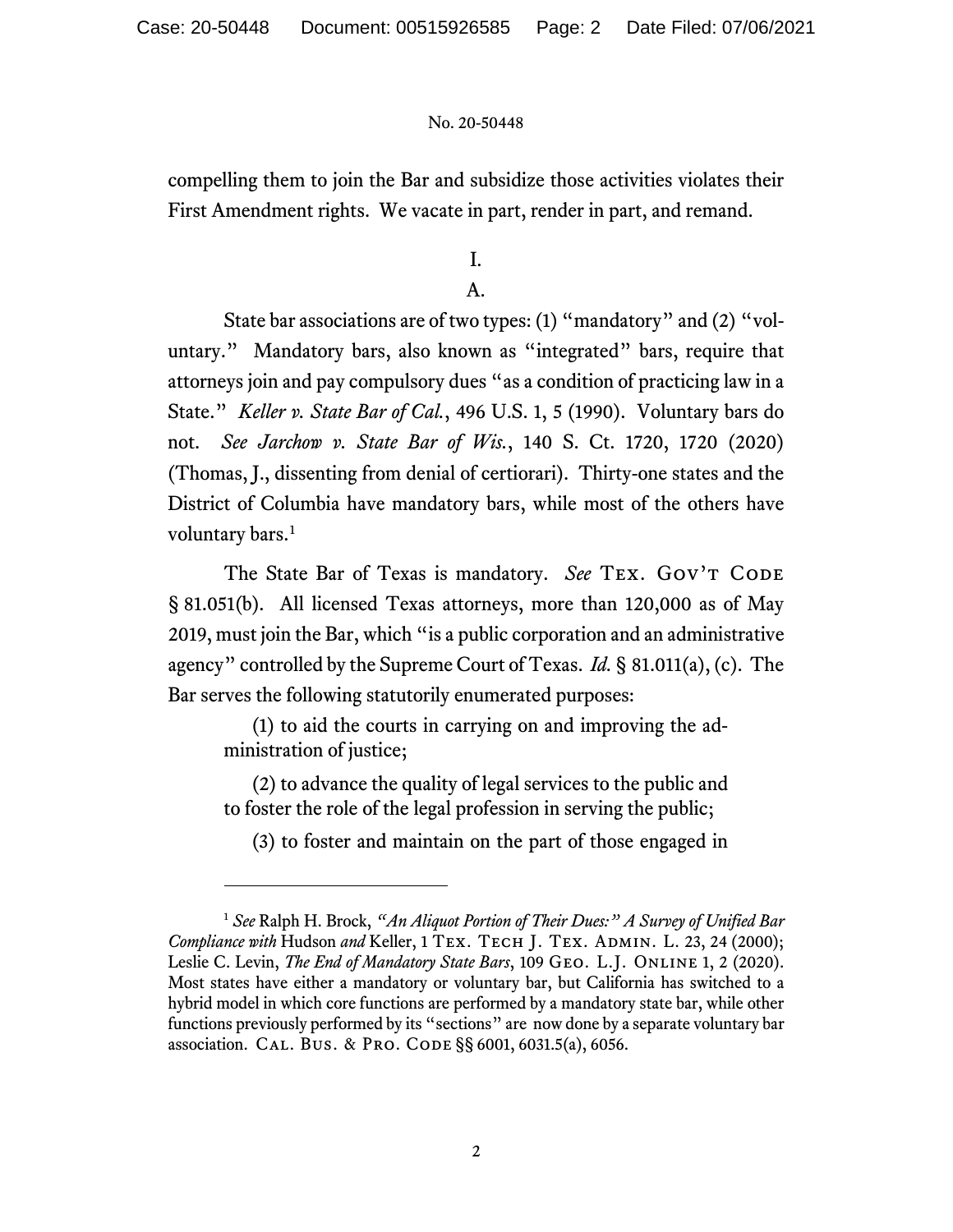the practice of law high ideals and integrity, learning, competence in public service, and high standards of conduct;

(4) to provide proper professional services to the members of the state bar;

(5) to encourage the formation of and activities of local bar associations;

(6) to provide forums for the discussion of subjects pertaining to the practice of law, the science of jurisprudence and law reform, and the relationship of the state bar to the public; and

(7) to publish information relating to the subjects listed in Subdivision  $(6)$ .

# *Id*. § 81.012.

In addition to being required to join the Bar, Texas attorneys are man-dated to pay membership fees.<sup>[2](#page-2-0)</sup> The Bar, which is entirely self-funded, relies on membership fees for nearly half of its budget. [3](#page-2-1) The Supreme Court of Texas, in collaboration with the Bar, sets the membership fee schedule. *See id*. § 81.054(a). The current annual dues for active attorneys range from \$68 to \$235, depending on how many years the attorney has been licensed. Those on inactive status pay \$50.

Texas law does not give the Bar carte blanche to spend the membership fees however it pleases. The dues may "be used only for administering the public purposes" outlined above. *Id*. § 81.054(d). The State Bar Act forbids the Bar from using funds to "influenc[e] the passage or defeat of any legislative measure unless the measure relates to the regulation of the legal

<sup>2</sup> Except for emeritus members. *Id.* § 81.054(b)

<span id="page-2-1"></span><span id="page-2-0"></span><sup>&</sup>lt;sup>3</sup> For the fiscal year ending in May 2018, those fees generated \$23 million out of the Bar's approximately \$51 million in revenue. The second most significant source of revenue is from sales of continuing legal education ("CLE") programs.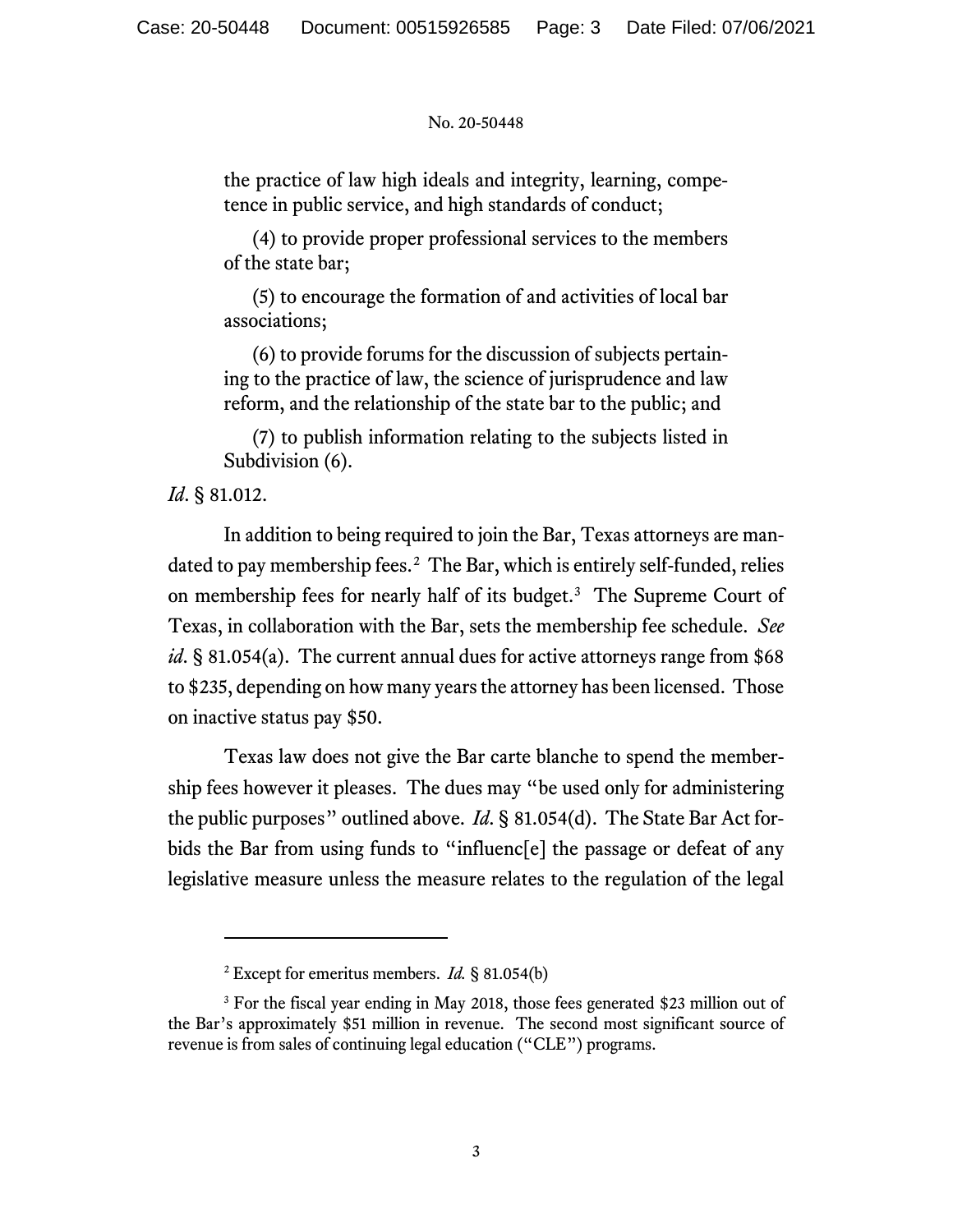profession, improving the quality of legal services, or the administration of justice." *Id*. § 81.034. And the Bar's Policy Manual recognizes that "[t]he expenditure of funds by the State Bar of Texas is limited . . . as set forth . . . in *Keller*,"[4](#page-3-0) a case that we discuss at length *infra*.

In addition to their required membership in the general Bar Association, Texas attorneys have the option to join a number of subject-matter "sections" that the Bar maintains. Those sections are funded in part by dues paid by attorneys who voluntarily join them[5](#page-3-1) and in part by money allocated from the Bar's general fund.<sup>[6](#page-3-2)</sup>

Finally, on top of the membership fees, Texas imposes a \$65 "legal" services fee" on certain attorneys.<sup>[7](#page-3-3)</sup> Those funds are collected by the Supreme Court of Texas and remitted to the Comptroller. *Id.* § 81.054(c). They are allocated to pay for legal services for the indigent—half for civil services and half for criminal defense. *Id.*

<span id="page-3-0"></span><sup>&</sup>lt;sup>4</sup> State Bar of Texas Board of Directors Policy Manual, STATE BAR OF TEXAS § 3.14.01 (2018), https://www.texasbar.com/AM/Template.cfm?Section=Governing \_Documents1&Template=/CM/ContentDisplay.cfm&ContentID=42429 [hereinafter *Policy Manual*].

<span id="page-3-1"></span><sup>&</sup>lt;sup>5</sup> See Sections, STATE BAR OF TEXAS (last visited Apr. 21, 2021), https://www.texasbar.com/Content/NavigationMenu/AboutUs/SectionsandDivisions/ SectionsandDivisions1/

<span id="page-3-2"></span><sup>6</sup> *See* State Bar of Texas, *2019-2020 Proposed Combined Budget* 2, https://www.texasbar.com/AM/Template.cfm?Section=Meeting\_Agendas\_and\_Minut es&Template=/CM/ContentDisplay.cfm&ContentID=43829 (allocating funds from the general fund to sections and volunteer committees).

<span id="page-3-3"></span><sup>&</sup>lt;sup>7</sup> TEX. GOV'T CODE § 81.054(j). Exempt from the legal services fee are (1) inactive and nonpracticing attorneys, (2) attorneys over seventy years old, (3) those who work for the federal, state, or local governments,  $(4)$  § 501(c)(3) employees, and (5) out-of-state lawyers who do not practice in Texas. *Id*. § 81.054(k).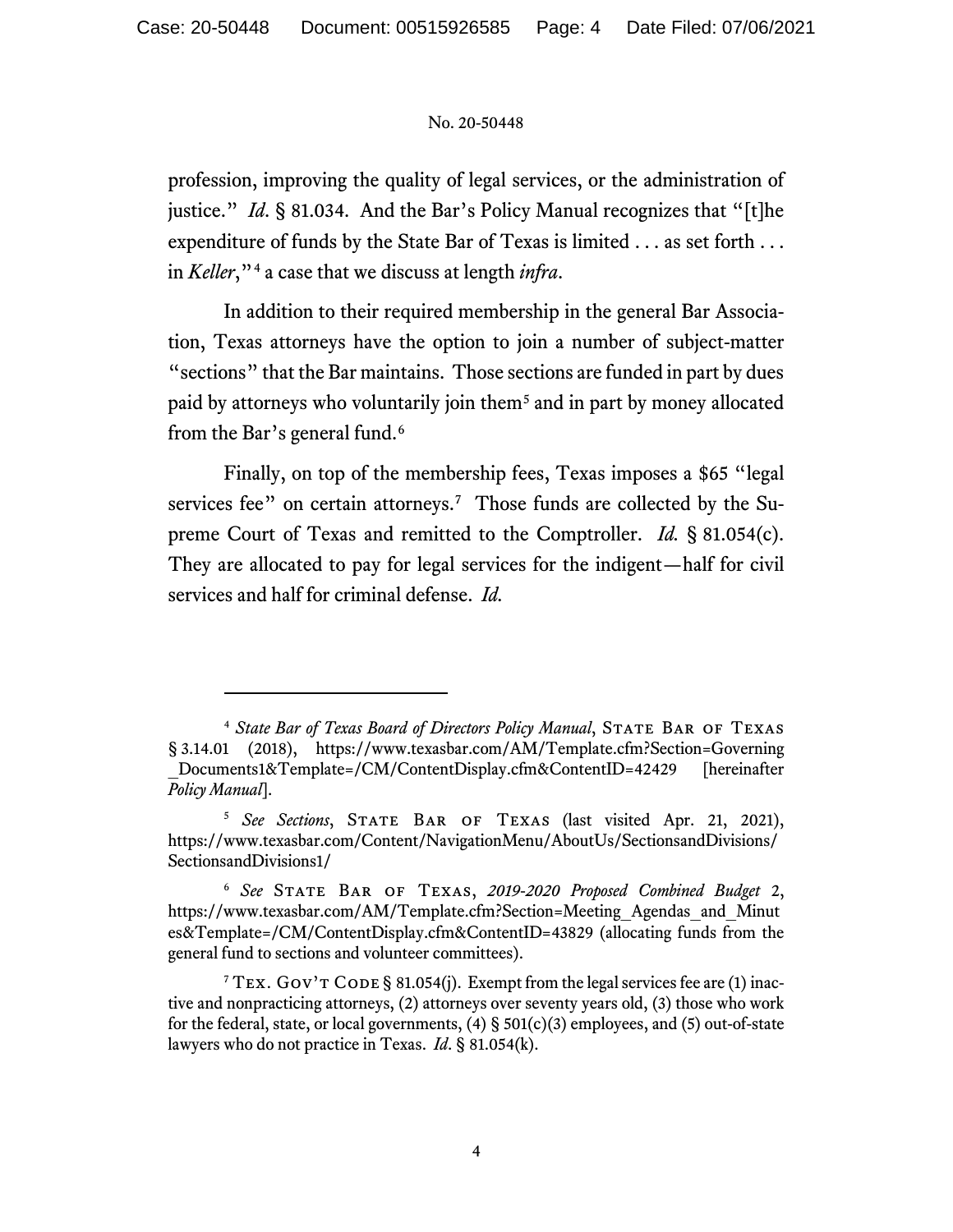## B.

In carrying out its statutorily enumerated purposes, the Bar undertakes a plethora of initiatives. The plaintiffs object to a number of them, alleging that they are "political and ideological activities that extend far beyond any regulatory functions." We outline the objected-to activities here.

1.

The Bar has a legislative program, through which it lobbies for "bills drafted by sections of the State Bar." The Bar's Policy Manual forbids the Bar from taking a position on proposed legislation unless strict criteria are met. *See Policy Manual* § 8.01.03. Among those criteria are that the proposed legislation (1) "falls within the purposes, expressed or implied, of the State Bar as provided in the State Bar Act," (2) "does not carry the potential of deep philosophical or emotional division among a substantial segment of the membership of the bar," (3) "is in the public interest," and (4) "cannot be construed to advocate political or ideological positions." *Policy Manual*   $\S$  8.01.03(A), (C)-(D), (G).

In 2019, the Bar lobbied for forty-seven bills, on subjects ranging from LGBT rights to trusts and estates, that it supposedly determined to have met those criteria. Those measures included efforts to, among other things, (1) amend the Texas Constitution's definition of marriage (SJR 9); (2) create civil unions "as an alternative to marriage" (HB 978); (3) alter the procedures grandparents must use to obtain access to their grandchildren over parental objections (HB 575); (4) substantively amend Texas trust law (HB 2782); and (5) impose new notification requirements on parents who wish to take summer weekend possession of a child under a court order (HB 553).

The voluntary sections, as distinguished from the Bar as a whole, write and lobby for the bills included in the legislative program. But the Bar, using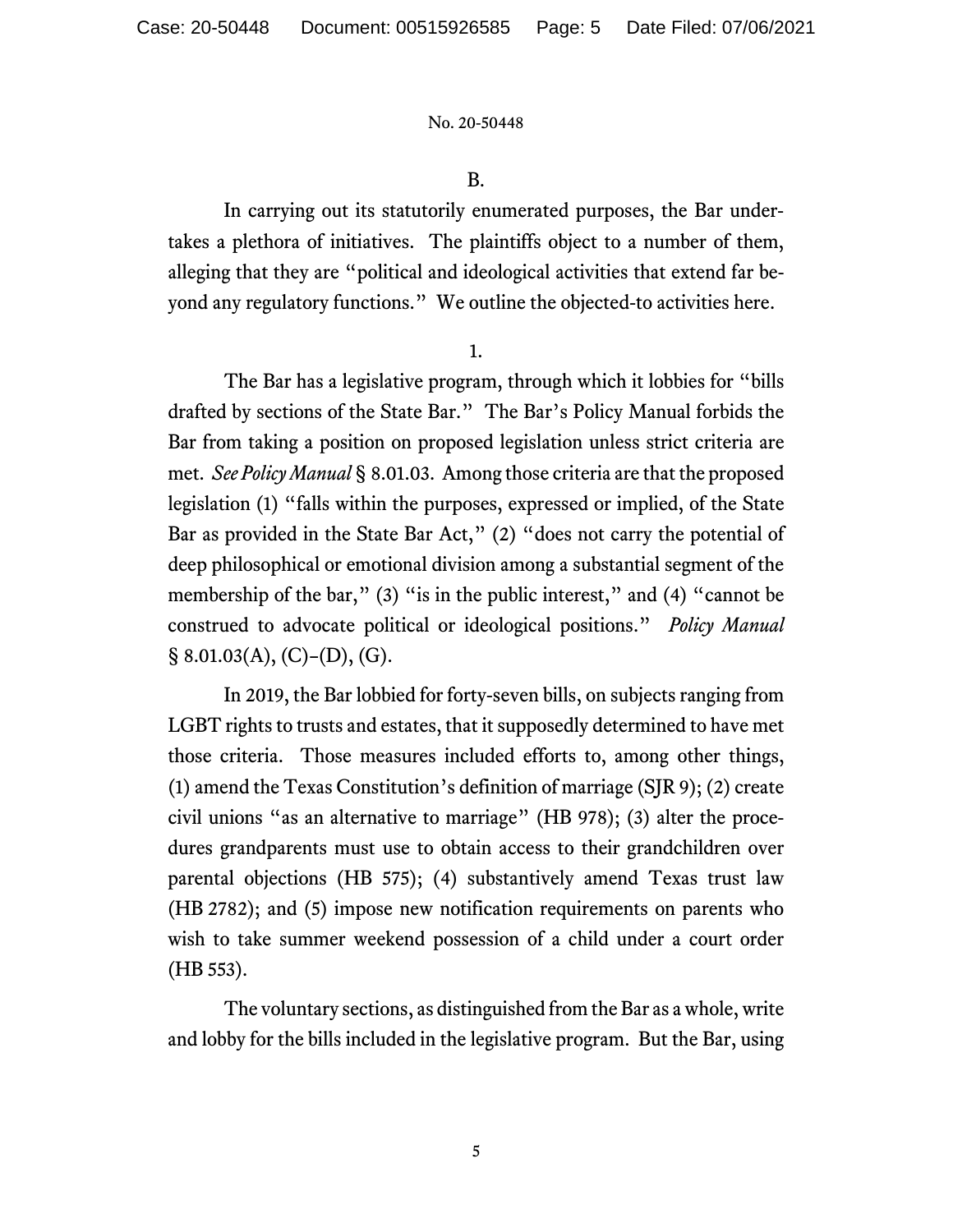mandatory dues, supports those efforts in a number of ways. First, the legislative program must be approved by the Bar's board, placing the entire Bar's imprimatur on it. Second, the voluntary sections are funded in part by the Bar's general fund. And third, the Bar funds a Government Relations Department ("GRD"), which "manages and coordinates the State Bar's legislative program."<sup>[8](#page-5-0)</sup>

2.

The record reflects that the Bar houses an Office of Minority Affairs ("OMA"), whose goals include "serv[ing] minority, women, and LGBT attorneys and legal organizations in Texas" and "enhanc[ing] employment and economic opportunities . . . in the legal profession" for members of those groups. OMA sponsors "ongoing forums, projects, programs, and publications"—called "Minority Initiatives"—"dedicated to [its] diversity efforts." Though the programming is focused on furthering diversity relative to certain groups, all Texas attorneys are encouraged to participate. All told, the Bar spends about \$500,000 per year on minority affairs.

# 3.

The Bar engages in, or financially supports, numerous activities aimed at making legal services available to the needy. First, it spends more than \$1 million annually to support its Legal Access Division ("LAD"), which facilitates *pro bono* efforts in a wide variety of activities in the legal arena, including immigration, veterans' affairs, and landlord-tenant disputes. It

<span id="page-5-0"></span><sup>&</sup>lt;sup>8</sup> *Governmental Relations*, STATE BAR OF TEXAS (Apr. 21, 2021), https://www.texasbar.com/Content/NavigationMenu/AboutUs/GovernmentalRelation s/default.htm. The GRD also "serves as the State Bar's liaison to the Texas Legislature and other state and federal governmental entities." *Id.* In that capacity, it responds to requests for information and assistance by the Texas Legislature and other entities, and reviews thousands of bills each legislative session.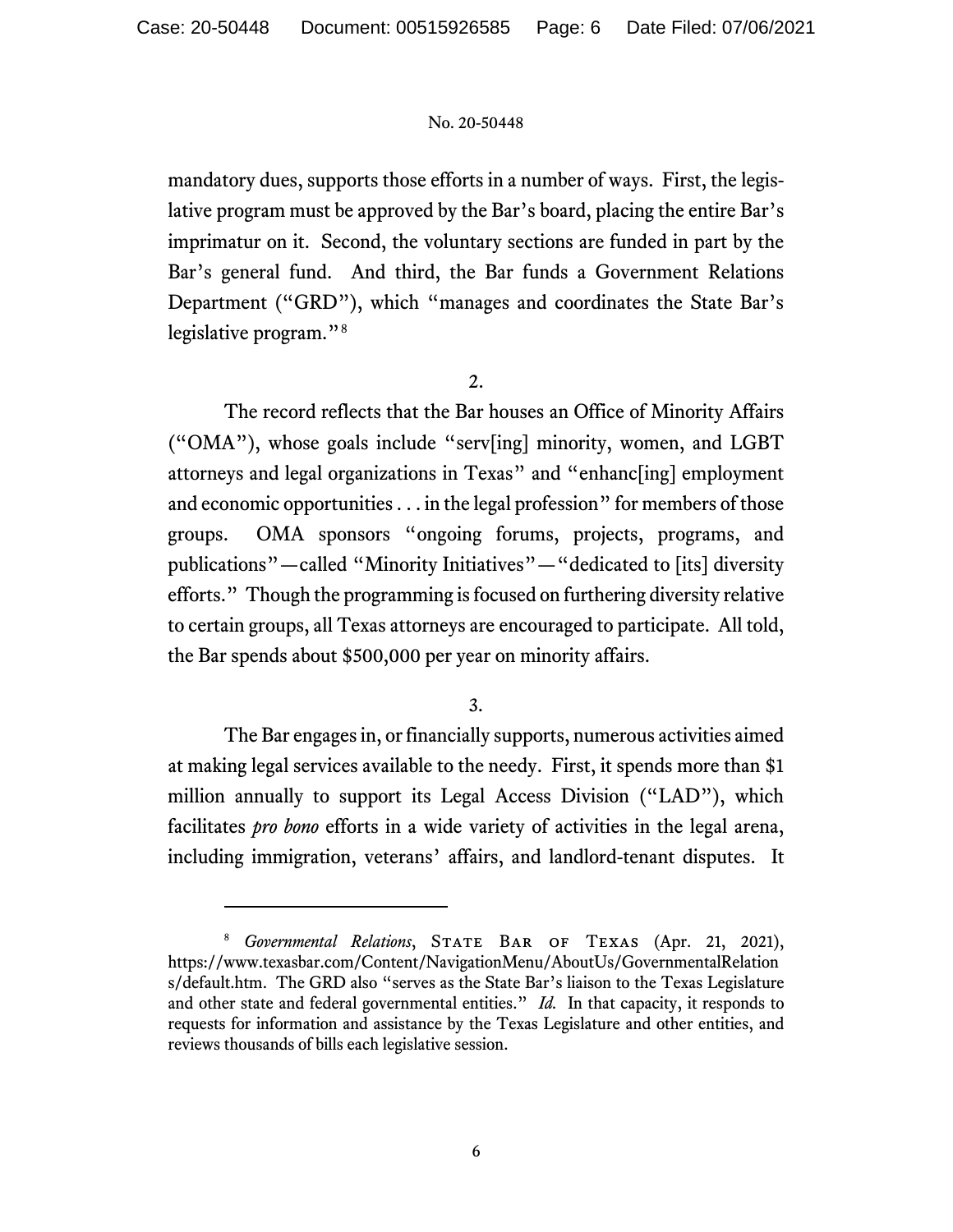"offers support, training, publications, resource materials, and more to legal services programs and *pro bono* volunteers."

Second, in support of its *pro bono* efforts, the Bar maintains a directory of "volunteer and resource opportunities."[9](#page-6-0) The webpage appears to direct lawyers to various resources depending on the Bar's perceived needs of the time. For example, as of April 2021, it directed lawyers to volunteering for legal needs related to the COVID-19 pandemic (e.g. evictions, unemployment, and domestic problems). For a time in 2019, it directed lawyers to organizations representing asylum-seekers and illegal aliens.

Third, the Bar funds the Texas Supreme Court's Access to Justice Commission ("AJC"), which "focuses on cutting-edge initiatives and pilot projects that promote access to justice in Texas." Among other things, it aims to "increase resources and funding for access to justice," "develop and implement initiatives designed to expand civil access to justice," and promote "systemic change." One of its mechanisms for achieving those aims is lobbying for "both funding and non-funding legislation."

Finally, as mentioned above, the legal services fee, by statute, is used to fund legal services for the indigent.

4.

The Bar also undertakes a number of miscellaneous activities to which the plaintiffs object. It hosts an annual convention, which sponsors panels, some of which the plaintiffs contend are ideologically charged. The Bar funds continuing legal education ("CLE") programs, some of which the plaintiffs

<span id="page-6-0"></span>*Volunteer and Resource Opportunities*, STATE BAR OF TEXAS, https://www.texasbar.com/Content/NavigationMenu/LawyersGivingBack/Volunteer/d efault.htm.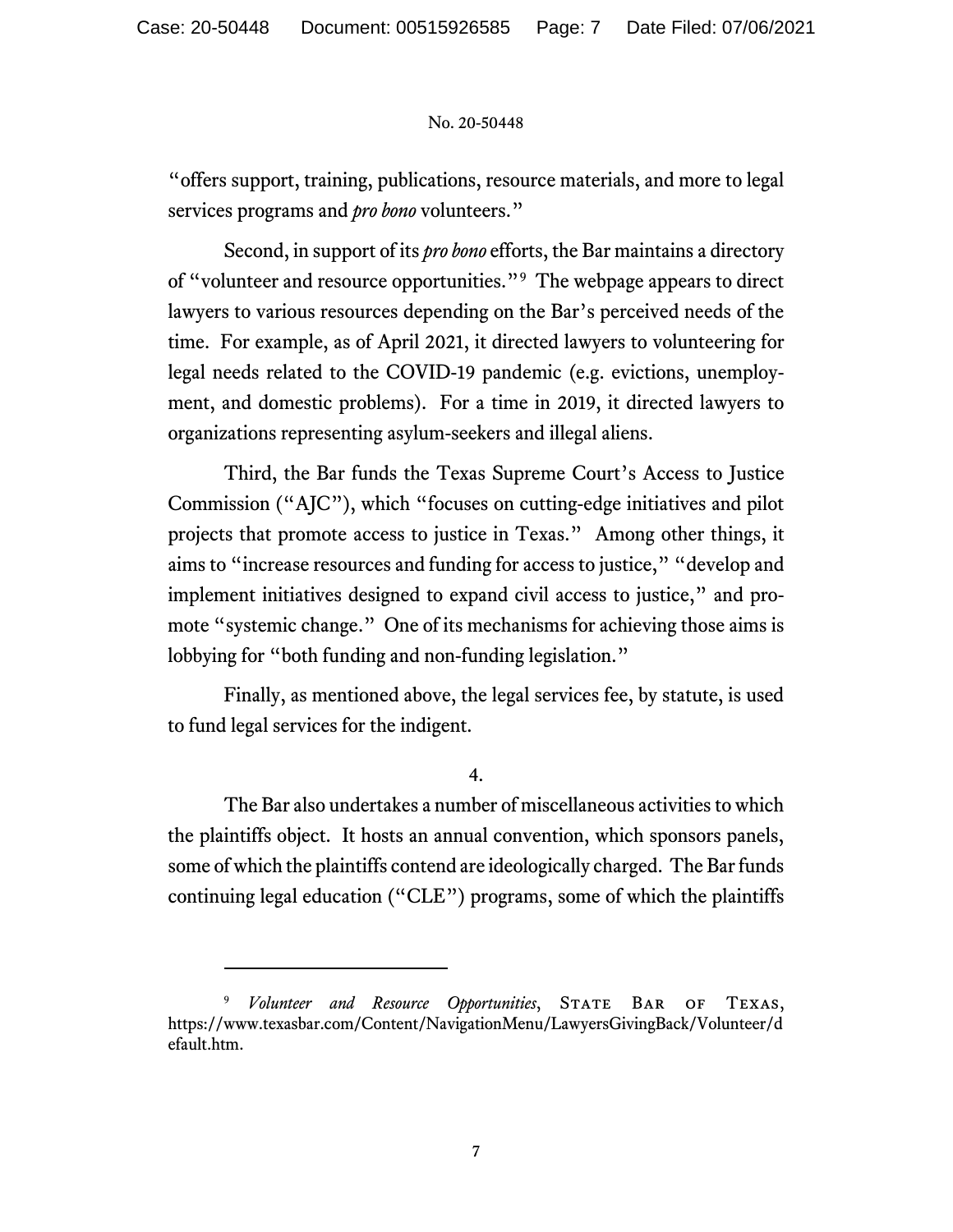aver are similarly charged. And the Bar funds the *Texas Bar Journal*.

# C.

Recognizing that some members might object to various of its myriad initiatives, the Bar provides ways for dissenting members to make their disagreements known. Before the expenditure is approved, members can lodge their objections to either the Bar's Board of Directors or the appropriate committee or section. *See, e.g.*, *Policy Manual* §§ 8.01.03(B), 8.01.06(B), 8.01.08(B), 8.01.09(D). Members may also express disapproval at the Bar's annual public hearing on its proposed budget. TEX. GOV'T CODE § 81.022(b)–(c). The ballot box provides another incidental check: Members vote for the Bar's officers and directors. *See generally Policy Manual*  §§ 1.03, 2.01.

The Bar also provides a mechanism for objecting members to obtain a *pro rata* refund of their membership fee. Specifically, members may file a written objection "to a proposed or actual expenditure . . . as not within the purposes or limitations" set forth by the State Bar Act or by Supreme Court precedent. *Policy Manual* §§ 3.14.01, 3.14.02. The protesting member may "seek refund of a *pro rata* portion of his or her dues expended, plus interest," on the objectionable activity. *Id.* § 3.14.02. The Bar does not proactively furnish members with a breakdown of their respective *pro rata* shares of funding the Bar's chosen pursuits. Objections are reviewed by the Executive Director, who "in consultation with the President, shall have the discretion to resolve" it. *Id.* § 3.14.03. A refund is the *only* available remedy─an objector cannot prevent the Bar from otherwise pursuing the objected-to activity. If a refund is issued, it is done so only "for the convenience of the Bar": It does not constitute an admission that the expense was improper. *Id.* § 3.14.04. If a refund is denied, the objector has no further administrative recourse.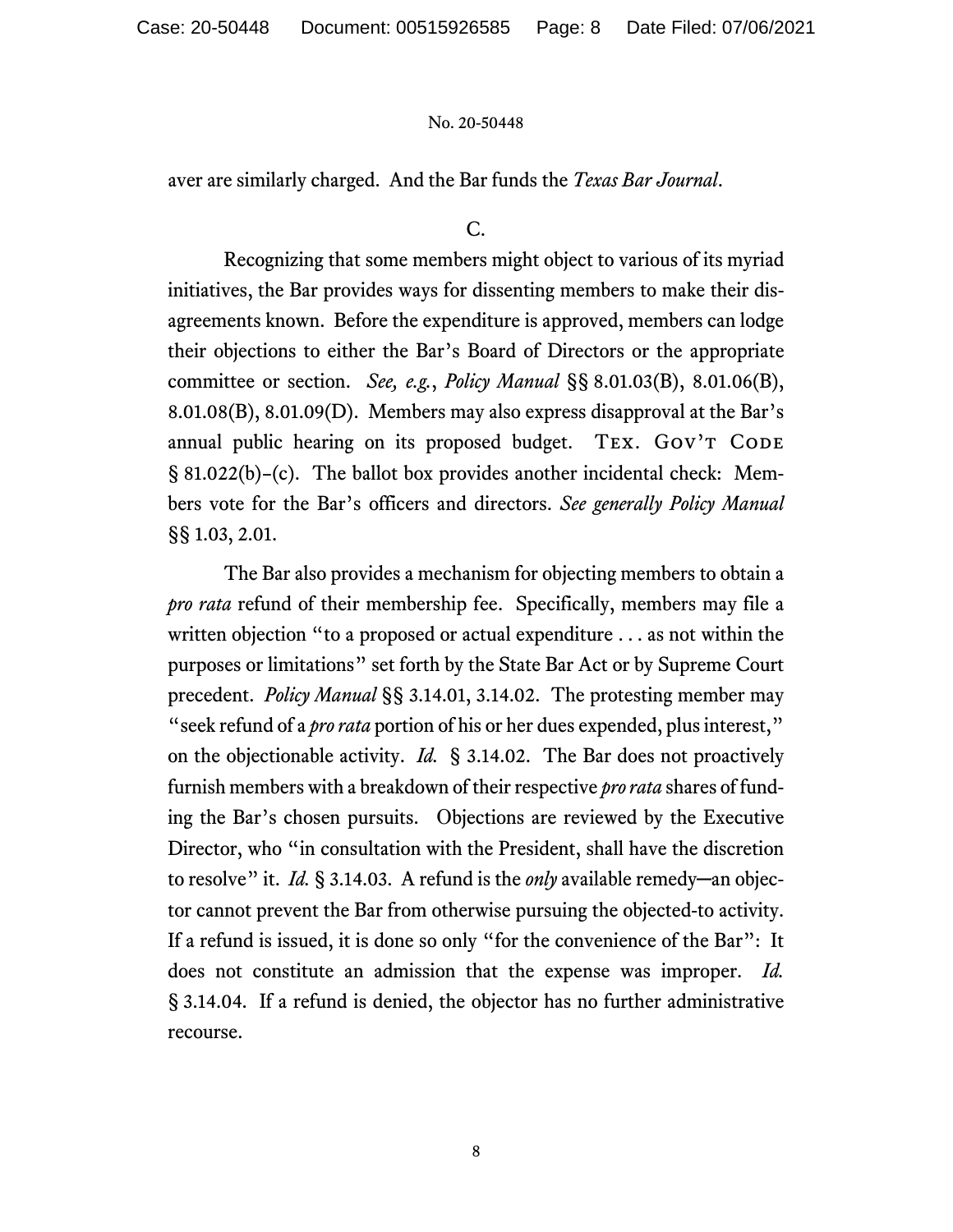The Bar requires notice of those procedures to be "published in conjunction with any publication or description of the State Bar's budget, legislative program, performance measures, amicus briefs, and any other similar policy positions adopted by the State Bar." *Id.* § 3.14.05. Nevertheless, the Bar has record of only one member—who is not among the plaintiffs and who lodged the objection after the plaintiffs filed this lawsuit—using the procedure since its adoption in 2005.

# D.

The plaintiffs sued under 42 U.S.C. §§ 1983 and 1988 on three theories: (1) Compelling the plaintiffs "to join, associate with, and financially support the State Bar as a precondition to engaging in their chosen profession" violates their "rights to free speech and association"; (2) in the alternative, if they can be compelled to join, requiring them to "subsidize political and ideological activities that extend beyond the Bar's core regulatory functions" violates their right to free speech; and (3) related to both of those, "[t]he Bar's procedures for separating chargeable and non-chargeable expenses are inadequate to protect" their First Amendment rights. The plaintiffs moved for a preliminary injunction and partial summary judgment on liability[.10](#page-8-0)

The Bar cross-moved for summary judgment.<sup>[11](#page-8-1)</sup> It countered with

<span id="page-8-0"></span><sup>&</sup>lt;sup>10</sup> The plaintiffs moved only for partial summary judgment because the scope of relief they planned to seek differed based on the district court's holding on liability. We address both the summary judgment on liability and the scope of the relief plaintiffs are entitled to through a preliminary injunction; we do not have occasion to opine on the full scope of relief to which they may be entitled.

<span id="page-8-1"></span> $11$  The Bar also filed a motion to dismiss, asserting that the original named defendants did not enforce the mandatory bar membership and legal services fee. In response, the plaintiffs filed an amended complaint adding additional defendants to address those concerns. The district court dismissed the Bar's motion without prejudice, and the Bar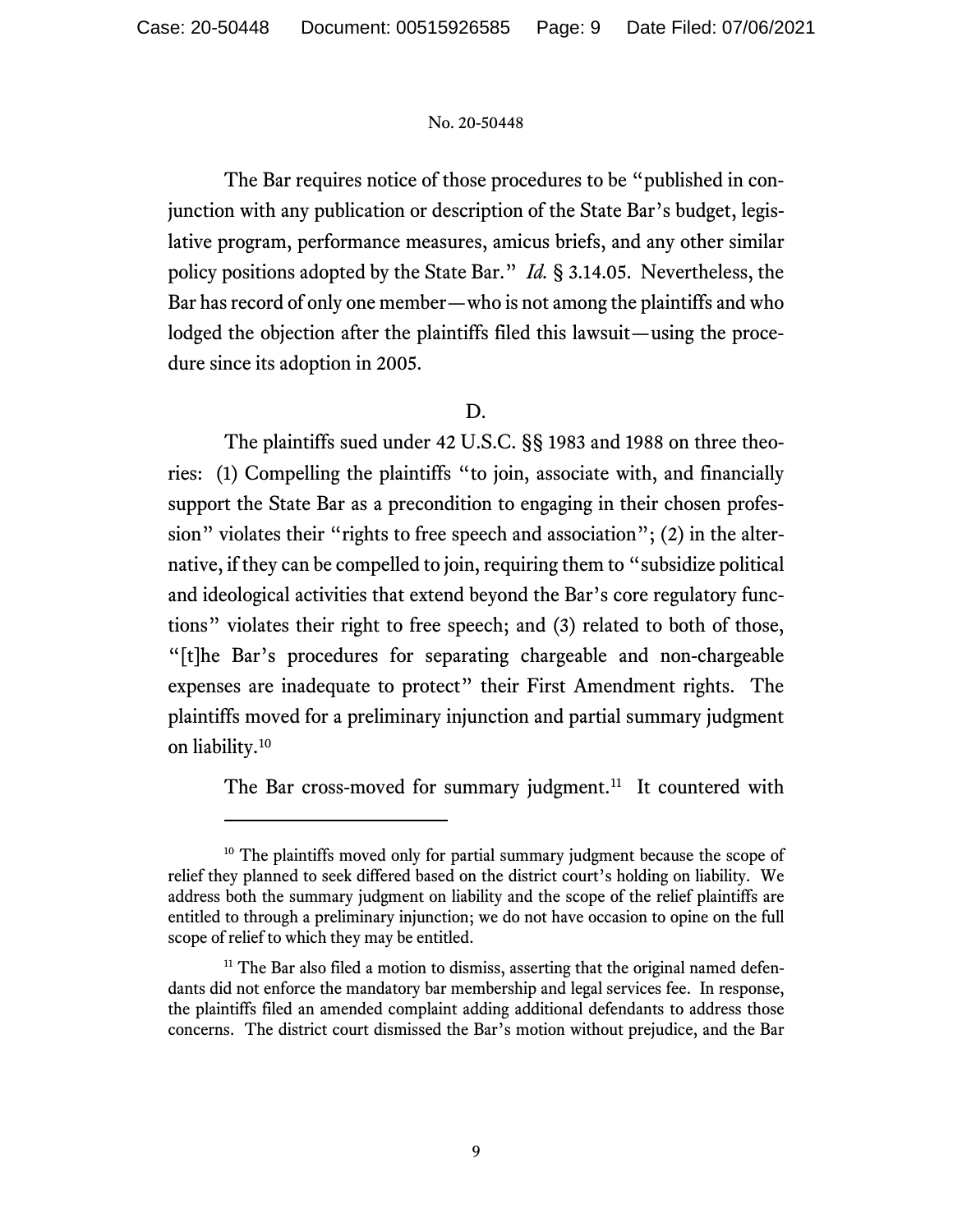three principal points. First, it contended that Supreme Court precedent specifically *Keller* and *Lathrop v. Donohue*, 367 U.S. 820 (1961) (plurality) forecloses the plaintiffs' claim that being compelled to join the bar violates the First Amendment. Second, the Bar asserted that the challenged expenditures are constitutionally permissible as "necessarily or reasonably incurred for the purpose of regulating the legal profession or improving the quality of . . . legal service[s]." And third, the Bar maintained that its refund procedures are constitutionally adequate.

The district court denied the plaintiffs' motions and granted summary judgment to the Bar. The court held that *Lathrop* and *Keller* remain binding in spite of *Janus v. American Federation of State, County, & Municipal Employees, Council 31*, 138 S. Ct. 2448 (2018), and that *Lathrop* and *Keller* foreclose the plaintiffs' contention that being forced to join the bar violates the First Amendment. The court further determined that all of the challenged Bar expenses passed constitutional muster under *Keller*, "because they further[ed] Texas's interest in professional regulation or legal-service quality improvement." Finally, the court rejected the plaintiffs' challenge to the refund procedures, concluding that they are constitutionally adequate. The court entered a "take nothing" judgment, and the plaintiffs appeal.

# II.

Because "[t]his court has a continuing obligation to assure itself of its own jurisdiction"[12](#page-9-0) before addressing the merits, we must determine whether the Tax Injunction Act ("TIA") stripped the district court of jurisdiction. Our review is *de novo*. *Washington v. Linebarger, Goggan, Blair, Pena & Samp-*

does not challenge the propriety of that dismissal on appeal.

<span id="page-9-0"></span><sup>12</sup> *United States v. Pedroza-Rocha*, 933 F.3d 490, 493 (5th Cir. 2019) (per curiam), *cert. denied,* 140 S. Ct. 2769 (2020).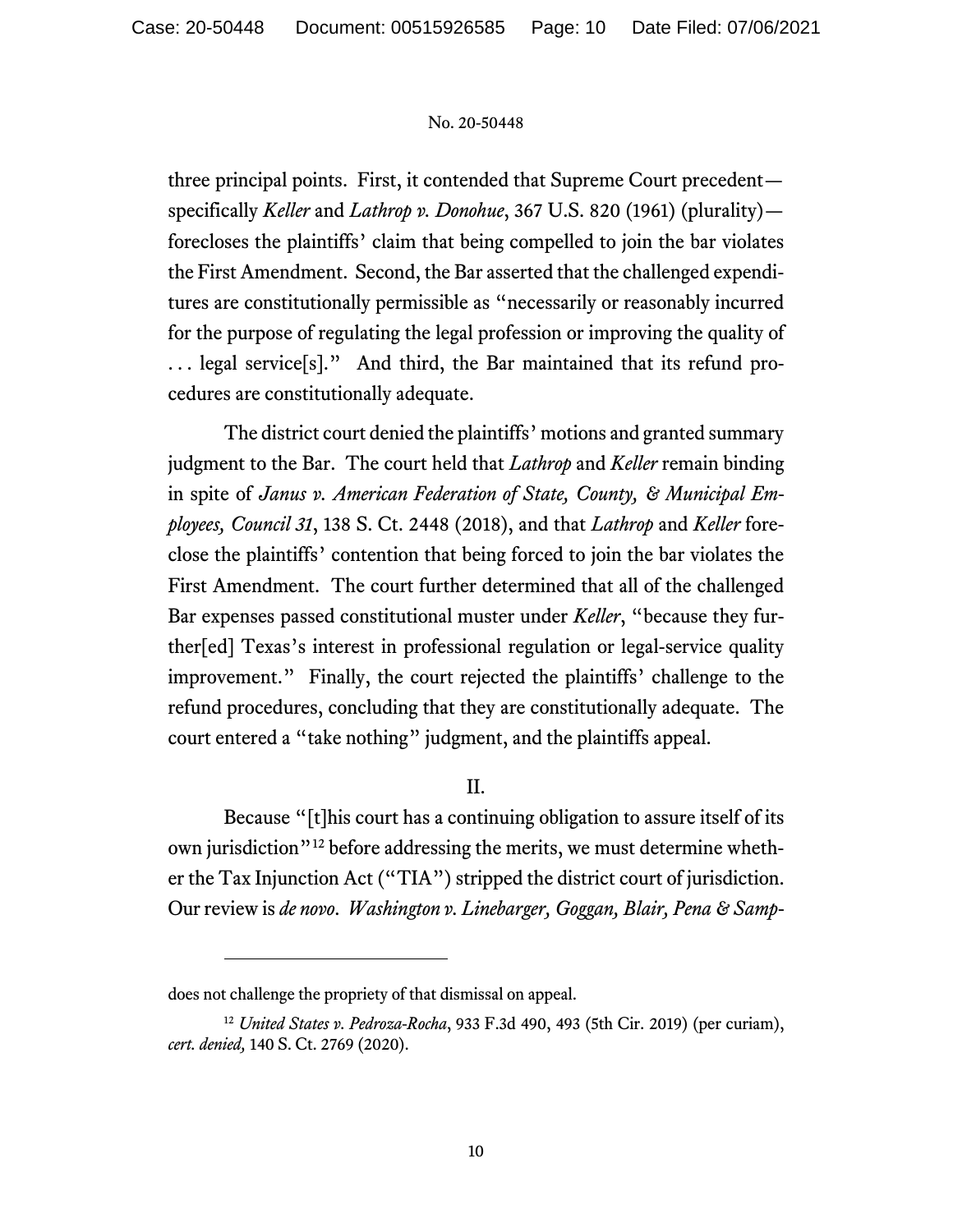*son, LLP*, 338 F.3d 442, 444 (5th Cir. 2003).

The TIA provides that "district courts shall not enjoin, suspend or restrain the assessment, levy or collection of any tax under State law where a plain, speedy and efficient remedy may be had in the courts of such State." 28 U.S.C. § 1341.[13](#page-10-0) In other words, "the [TIA] is a broad jurisdictional impediment to federal court interference with the administration of state tax systems." *Home Builders Ass'n of Miss., Inc. v. City of Madison*, 143 F.3d 1006, 1010 (5th Cir. 1998) (quotation marks omitted). The TIA does not, however, impede federal courts' review of regulatory fees. *See id.* Therefore, to determine our jurisdiction, we must decide whether the membership fee and the legal services fee are taxes or, instead, whether they are fees.

"Whether a charge is a fee or a tax is a question of federal law." *Neinast v. Texas*, 217 F.3d 275, 278 (5th Cir. 2000). Although the label given to a particular outlay "has no bearing on the resolution of the question," *Home Builders*, 143 F.3d at 1010 n.10, we may take notice of how an expense is treated by the state's courts, *see Lipscomb v. Columbus Mun. Separate Sch. Dist.*, 269 F.3d 494, 500 n.13 (5th Cir. 2001). Generally, "a broad construction of 'tax' is necessary to honor Congress's goals in promulgating the TIA." *Henderson v. Stalder*, 407 F.3d 351, 356 (5th Cir. 2005).

"[T]he line between a 'tax' and a 'fee' can be a blurry one." *Home Builders*, 143 F.3d at 1011 (quotation marks omitted). Indeed, "the distinction between a tax and a fee is a spectrum with the paradigmatic fee at one end and the paradigmatic tax at the other." *Washington*, 338 F.3d at 444 (quotation marks omitted). But we have enunciated some workable distinc-

<span id="page-10-0"></span><sup>&</sup>lt;sup>13</sup> Similarly, "[t]he Anti-Injunction Act, 26 U.S.C. § 7421(a), bars any 'suit for the purposes of restraining the assessment or collection of any tax.'" *CIC Servs., LLC, v. IRS*, 141 S. Ct. 1582, 1586 (2021).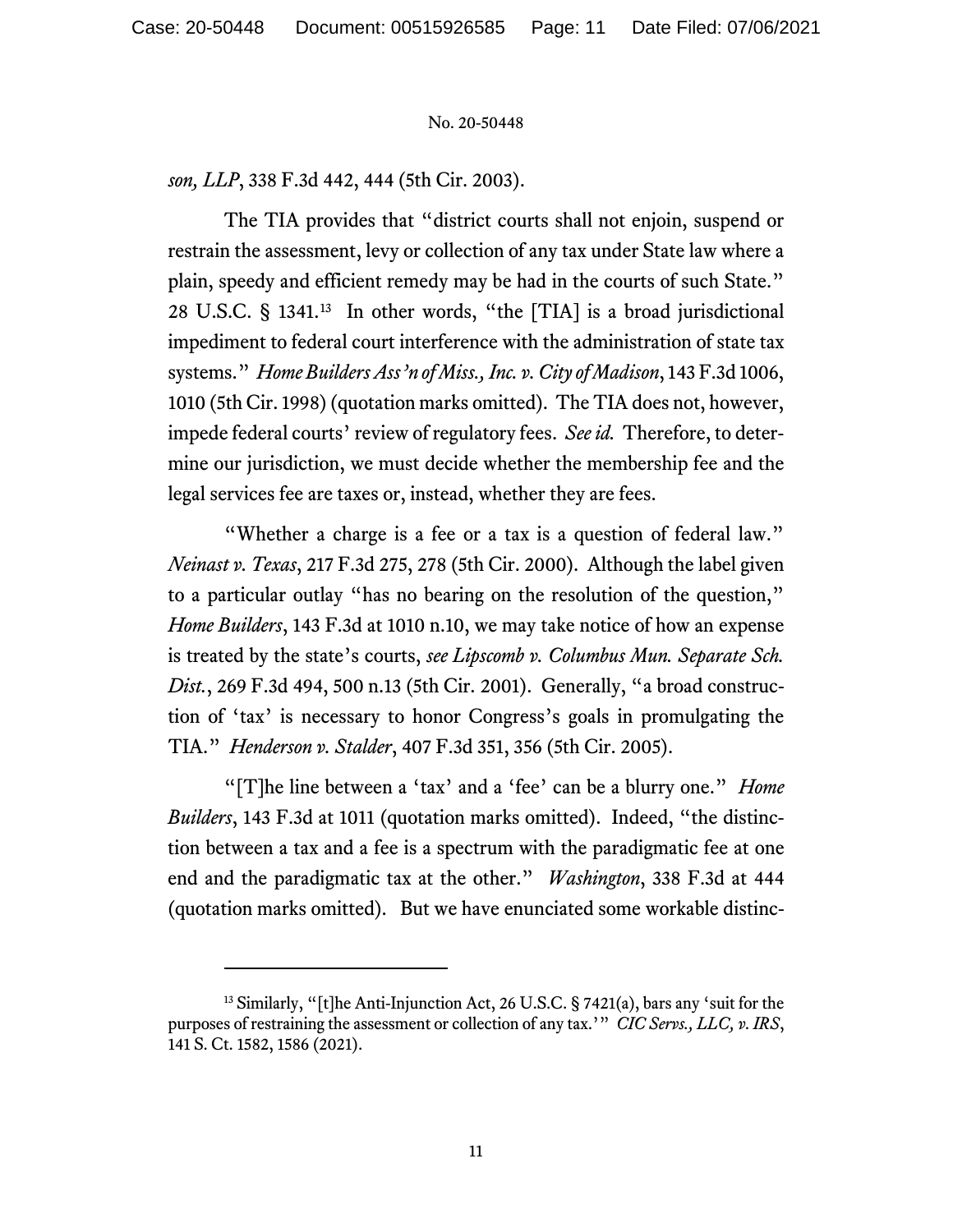tions. First, "the classic tax sustains the essential flow of revenue to the government, while the classic fee is linked to some regulatory scheme." *Home Builders*, 143 F.3d at 1011. Second, "[t]he classic tax is imposed by a state or municipal legislature, while the classic fee is imposed by an agency upon those it regulates." *Id.* And third, "[t]he classic tax is designed to provide a benefit for the entire community, while the classic fee is designed to raise money to help defray an agency's regulatory expenses." *Id.*

The membership fees are "classic fees." First, they are linked to the regulation of the legal profession, not to generating revenue for the government. Texas law requires that Bar funds "be used only for administering the public purposes provided by" the State Bar Act.  $T_{\text{EX}}$ . Gov't CODE § 81.054(d). In fact, the Supreme Court of Texas must distribute the fees to the Bar *only* for funding expenditures to pursue those ends. *See id*. § 81.054(c). Second, the membership fees are imposed neither by a legislature nor on the entire community. Although a statute authorizes charging the fees, the process of setting and collecting those fees is left to the Texas Supreme Court and the Bar. *See id.* §§ 81.022, 81.054(a), (c). Furthermore, the dues are paid only by those regulated by the Bar—licensed Texas attorneys—"not the public at large," indicating they are a fee. *Neinast*, 217 F.3d at 278. Third and finally, the membership fees defray the Bar's costs. The Bar is entirely self-funded, and the mandatory dues amount to nearly half of its annual revenue.

The legal services fee is also a fee, albeit a less paradigmatic one. Like the membership fee, the legal services fee is imposed only on the legal profession, "not the public at large." *Id.* And the fee is linked to the regulation of the legal profession, given that its purpose is to ensure adequate funding of "basic civil legal services to the indigent and legal representation and other defense services to indigent defendants in criminal cases." Tex. Gov't CODE  $\S$  81.054(d). In other words, its purpose is not to raise revenue but to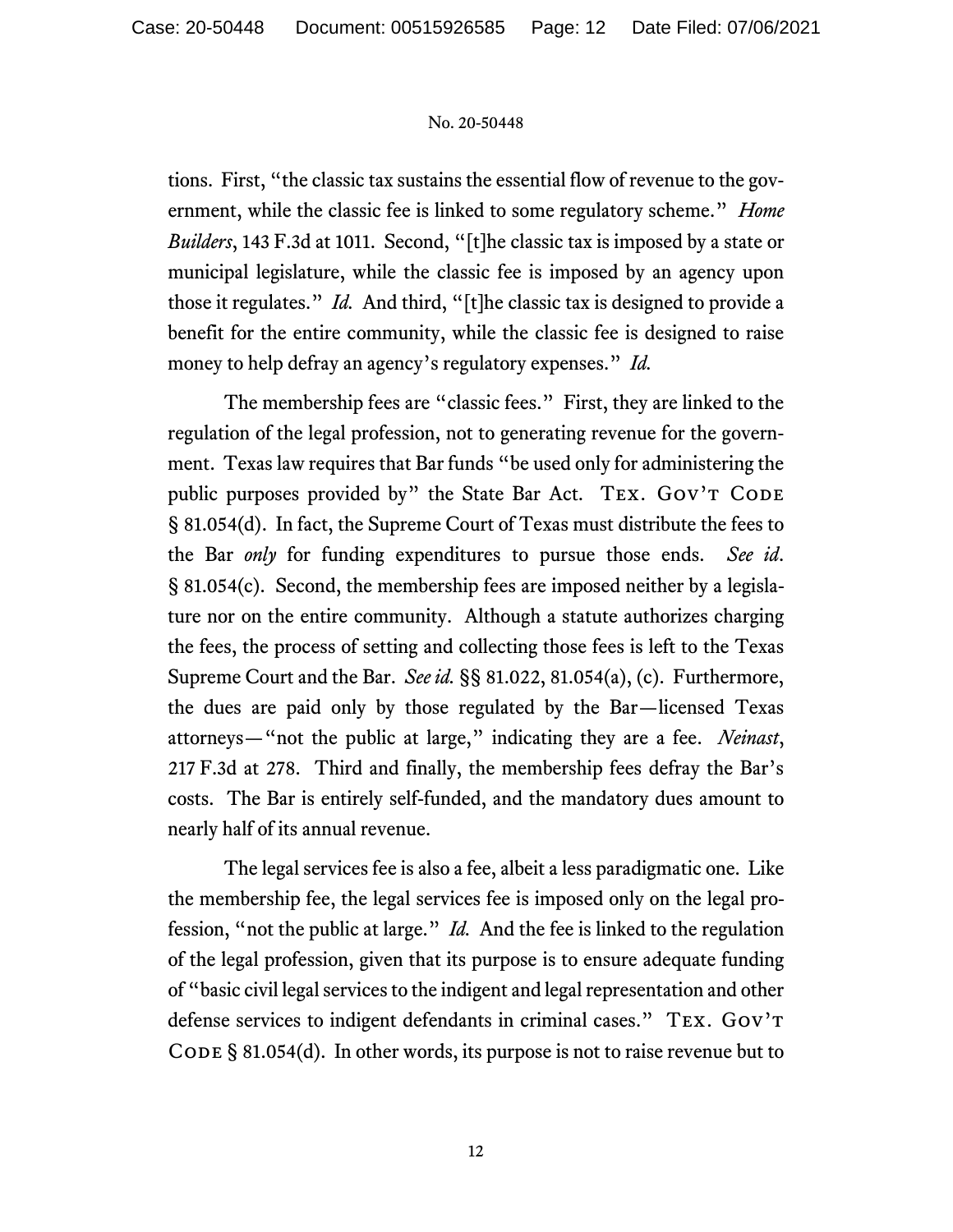ensure that members of the legal profession are able to provide a particular legal service. On the other hand, unlike the membership fee, the legal services fee is imposed directly by the legislature. *Compare id.* § 81.054(a), *with id.* § 81.054(j). But that does not outweigh the other factors.

Since neither the membership fee nor the legal services fee is a tax, the TIA does not deprive the federal courts of jurisdiction. We therefore turn to the merits.

# III.

We first analyze the plaintiffs' claim that compelling them to join the Bar violates the First Amendment. The Supreme Court has twice opined on whether mandatory bars violate the First Amendment. We discuss those cases, *Lathrop v. Donohue*, 367 U.S. 820 (1961) (plurality), and *Keller v. State Bar of California*, 496 U.S. 1 (1990), to determine whether the plaintiffs' claim survives. [14](#page-12-0)

<span id="page-12-0"></span><sup>&</sup>lt;sup>14</sup> Since *Lathrop* and *Keller* were decided, the Supreme Court's First Amendment caselaw has changed dramatically. Both cases drew from the then-existing jurisprudence on the First Amendment implications of mandatory union dues, but that jurisprudence has evolved. *Keller*, in particular, rested almost exclusively on *Abood v. Detroit Board of Education*, 431 U.S. 209 (1977), which the Court overruled in *Janus*, 138 S. Ct. at 2486. Those changes, and *Janus* in particular, cast doubt on *Lathrop* and *Keller*. *See Jarchow*, 140 S. Ct. at 1720 (Thomas, J., dissenting from denial of certiorari). *Contra Janus*, 138 S. Ct. at 2498 (Kagan, J., dissenting) (contending that *Janus* did not call *Keller* into question).

But "the Supreme Court abrogates its cases with a bang, not a whimper, and it has never revisited" either *Lathrop* or *Keller*. *Tex. Democratic Party v. Abbott*, 961 F.3d 389, 405 (5th Cir. 2020). So, despite their "increasingly wobbly, moth-eaten foundations," *State Oil Co. v. Khan*, 522 U.S. 3, 20 (1997) (cleaned up), *Lathrop* and *Keller* remain binding. Because they have "direct application in [this] case," we apply them, "leaving to [the Supreme] Court the prerogative of overruling its own decisions." *Rodriguez de Quijas v. Shearson/Am. Exp., Inc.*, 490 U.S. 477, 484 (1989). With that said, *Lathrop*'s and *Keller*'s weakened foundations counsel against expanding their reach as we consider questions they left open.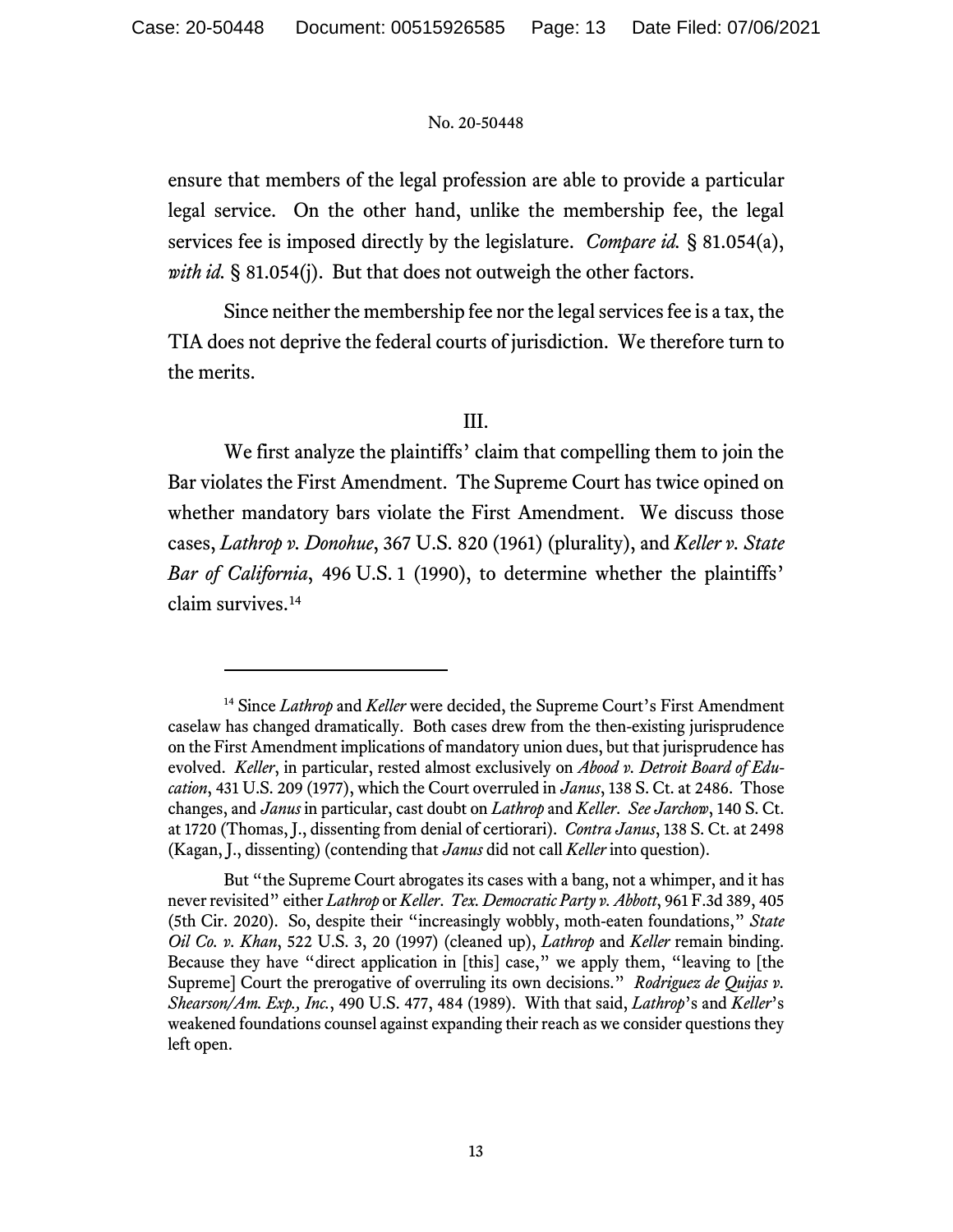In *Lathrop*, 367 U.S. at 827–28, the Court considered whether mandatory bar membership necessarily violates the right to freedom of association. The Wisconsin Bar, the *Lathrop* plaintiff alleged, "express[es] . . . opinion[s] on legislative matters" and "utilizes its property, funds and employees for the purposes of influencing legislation and public opinion toward legislation." *Id.* at 827. Therefore, he contended "that he [could not] constitutionally be compelled to join and give support to" the Bar. *Id.*

The Court rejected the plaintiff's claim for two reasons. First, it noted that the plaintiff's "compulsory enrollment imposes only the duty to pay dues"; his involuntary membership did not require any other participation. *Id.* at 827–28. Second, the Court found that the bar's activities at issue were almost entirely limited to "elevating the educational and ethical standards of the Bar to the end of improving the quality of the legal service available to the people of the State" *Id.* at 843. Though that bar was engaged in legislative activity, that activity was "not the major activity of the State Bar," *id.* at 839, and, furthermore, it was limited to bills pertinent to the legal profession for which there was "substantial unanimity," *id.* at 834–38.

After deciding that compelling the plaintiff to pay dues to such a bar association did not violate the freedom of *association*, the *Lathrop* Court, noting the paucity of the record, declined to decide whether "the use of his money for causes which he opposes" violated his right to *free speech*. *Id.* at 845. Three decades later, *Keller* reached that issue.

Like the *Lathrop* plaintiff, the *Keller* plaintiffs claimed that compelling their financial support of political activities violated their rights to freedom of speech and freedom of association. *Keller*, 496 U.S. at 5–6. The Court held that state bar associations may constitutionally charge mandatory dues to "fund activities germane" to "the purpose[s] for which compelled association was justified," i.e., "regulating the legal profession and improving the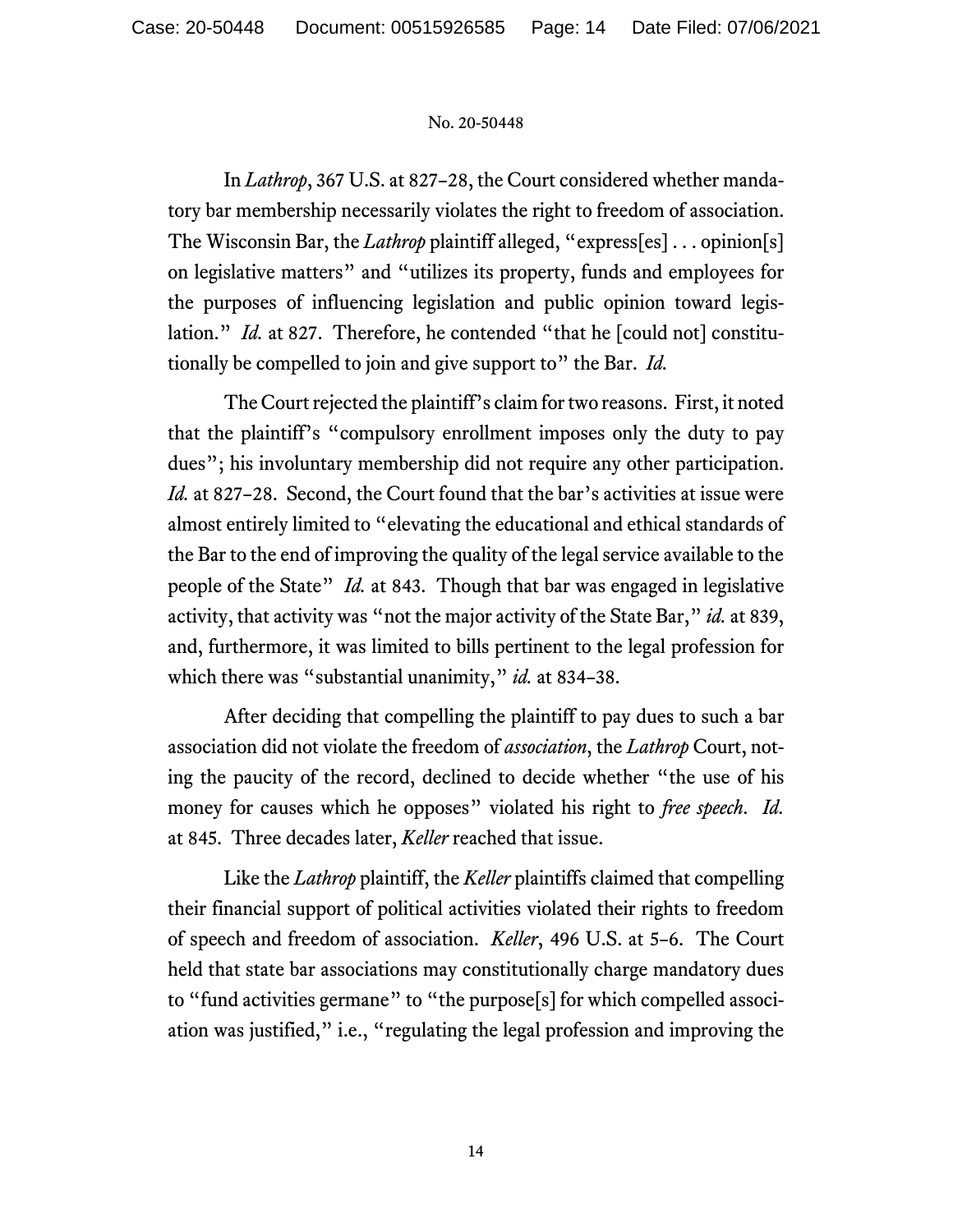quality of legal services." *Id.* at 13–14. But state bar associations cannot constitutionally use mandatory dues to "fund activities of an ideological nature which fall outside of those areas of activity." *Id.* at 14. Although it held that at least some complained-of activities were germane, the Court remanded for the lower courts to determine exactly which of the challenged activities were non-germane.[15](#page-14-0)

After deciding the free speech issue, the Court turned briefly to freedom of association. The *Keller* plaintiffs contended that "they cannot be compelled to associate with an organization that engages in political or ideological activities beyond those for which mandatory financial support is justified under the principles of *Lathrop* and *Abood* [*v. Detroit Board of Education*, 431 U.S. 209 (1977)]." *Id.* Despite noting that the plaintiffs' claim "appears to implicate a much broader freedom of association claim than was at issue in *Lathrop*," *id.* at 17, the Court did not resolve that broader claim, *see id.*

So where do *Lathrop* and *Keller* leave us? *Lathrop* held that lawyers may constitutionally be mandated to join a bar association that solely regulates the legal profession and improves the quality of legal services. *Keller*  identified that *Lathrop* did not decide whether lawyers may be constitutionally mandated to join a bar association that engages in other, nongermane activities. Nor did *Keller* resolve that question.[16](#page-14-1) Therefore, we

<span id="page-14-0"></span><sup>15</sup> *See Keller*, 496 U.S. at 15–16 (noting that "[c]ompulsory dues may not be expended to endorse or advance a gun control or nuclear weapons freeze initiative," both of which the plaintiffs asserted the state bar did).

<span id="page-14-1"></span><sup>16</sup> We join the Ninth and Tenth Circuits in reading *Lathrop* and *Keller* as leaving that question unresolved. *See Schell v. The Chief Justice & Justices of the Oklahoma Supreme Court*, No. 20-6044, 2021 WL 2657106, at \*11 (10th Cir. June 29, 2021); *Crowe v. Or. State Bar*, 989 F.3d 714, 727–29 (9th Cir. 2021), *petition for cert. filed* (May 27, 2021) (No. 20-1678)."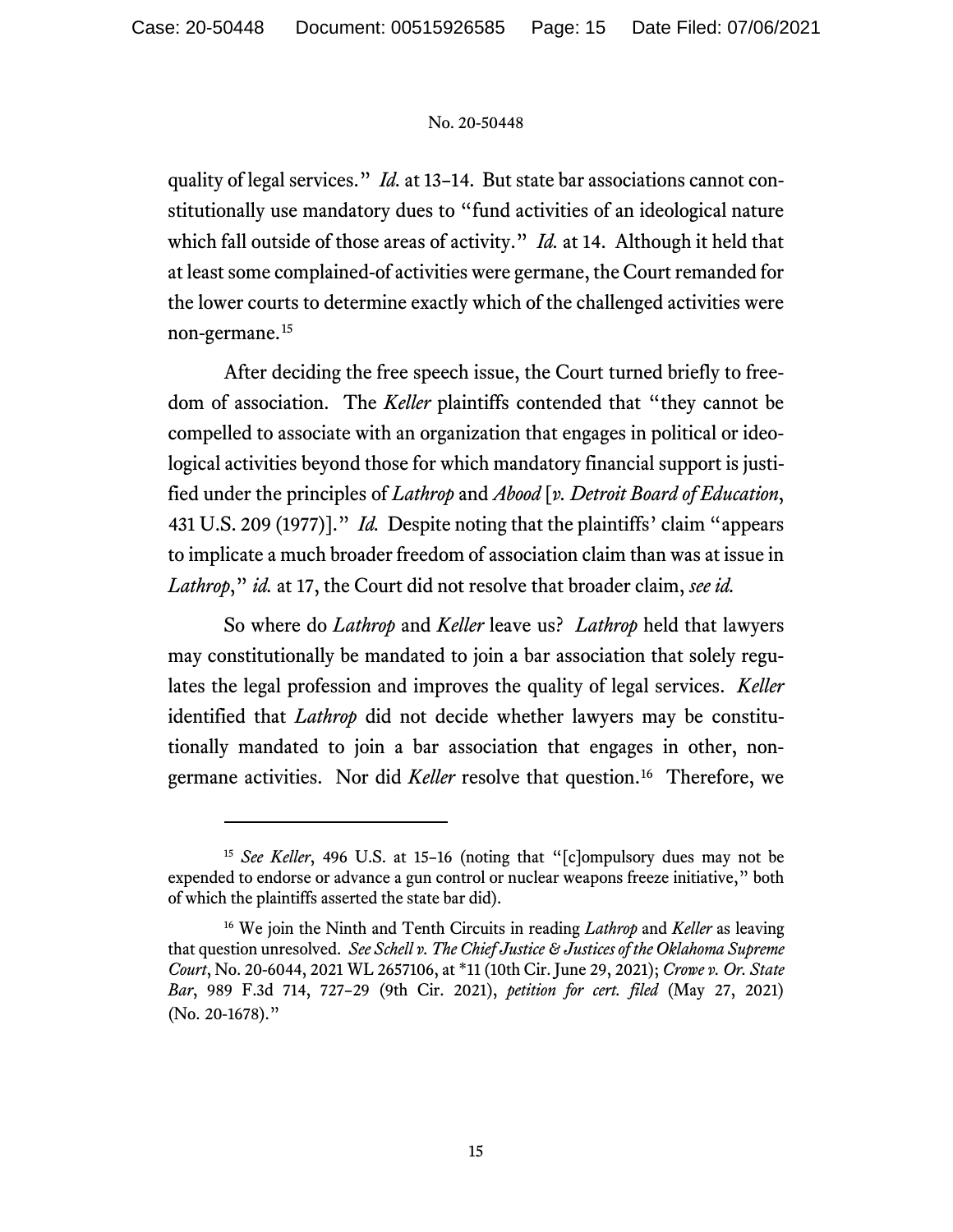must both decide that issue and determine whether the Texas Bar is engaged in non-germane activities.

## A.

To determine whether compelling the plaintiffs to join a bar that engages in non-germane activities violates their freedom of association, we must decide (1) whether compelling the plaintiffs to join burdens their rights and, (2) if so, whether it is nevertheless justified by a sufficient state interest.

## 1.

"[F]reedom of association is never mentioned in the United States Constitution."[17](#page-15-0) Instead, it is implicit in the other rights listed in the First Amendment. *See Roberts v. U.S. Jaycees*, 468 U.S. 609, 618 (1984). As relevant here, "[a]n individual's freedom to speak . . . could not be vigorously protected from interference by the State unless a correlative freedom to engage in group effort toward those ends were not also guaranteed."[18](#page-15-1) Because the right to freedom of association is part of the freedom of speech, "[t]o determine whether a group is protected by the First Amendment's expressive associational right, we must determine whether the group engages in 'expressive association.'" *Boy Scouts of Am. v. Dale*, 530 U.S. 640, 648  $(2000).$ 

For groups that engage in expressive association, the "[f]reedom of association . . . plainly presupposes a freedom not to associate." *Roberts*, 468 U.S. at 623. Those groups have a right to restrict their membership,

<span id="page-15-0"></span><sup>&</sup>lt;sup>17</sup> Amy Gutmann, *Freedom of Association: An Introductory Essay*, *in* FREEDOM OF Ass'n 3, 9 (Amy Guttman ed. 1998); *see* U.S. Const. amend. I.

<span id="page-15-1"></span><sup>18</sup> *Roberts*, 468 U.S. at 622; *see also NAACP v. Alabama* ex rel. *Patterson*, 357 U.S. 449, 460 (1958) ("Effective advocacy of both public and private points of view, particularly controversial ones, is undeniably enhanced by group association . . . .").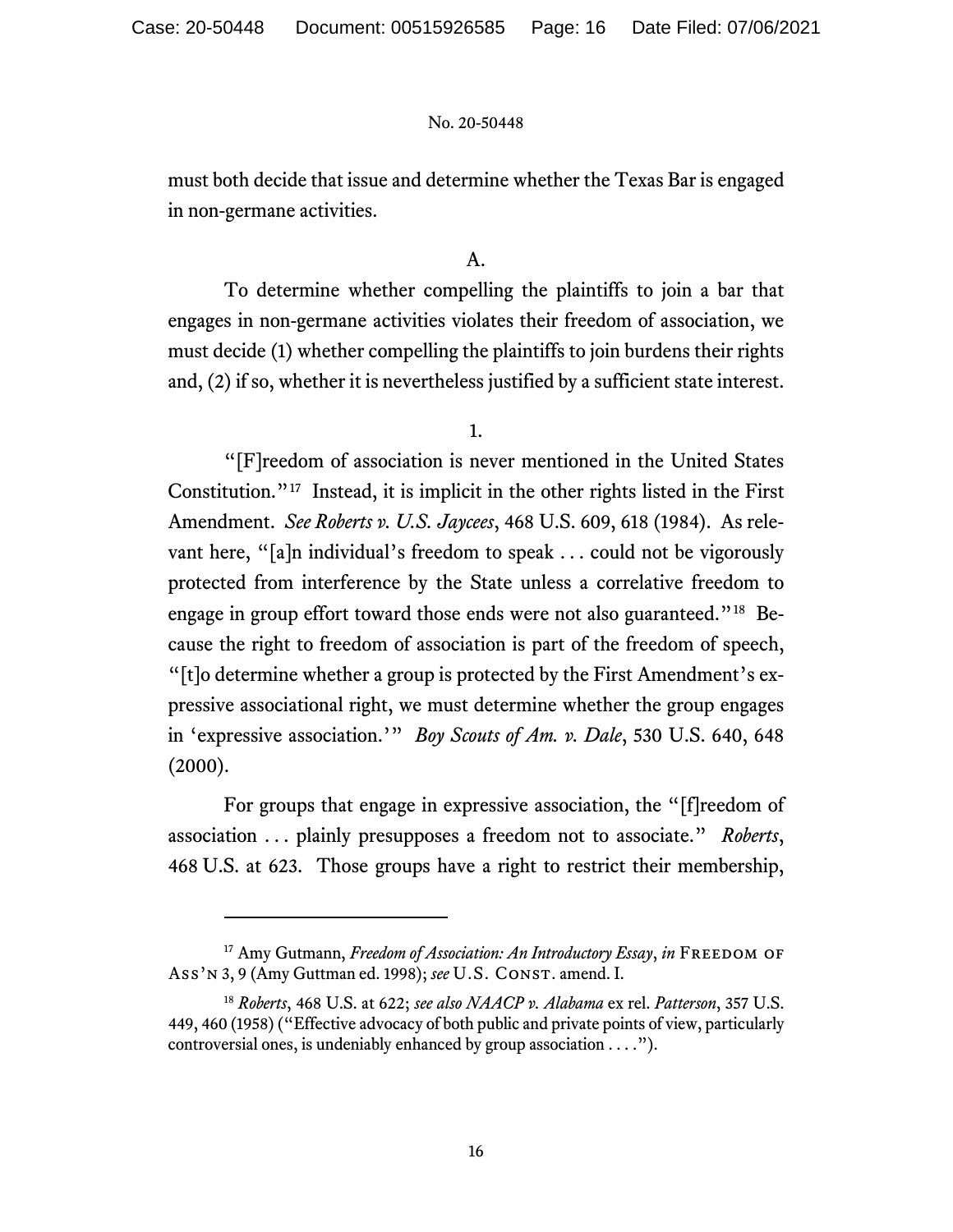because the membership is the message.<sup>19</sup> Individuals have an analogous right to "eschew association for expressive purposes." *Janus*, 138 S. Ct. at 2463. That right is part and parcel of the "cardinal constitutional command" that the government may not compel "individuals to mouth support for views they find objectionable." *Id.*[20](#page-16-1)

Based on that, compelling a lawyer to join a bar association engaged in non-germane activities burdens his or her First Amendment right to freedom of association. Such a bar association would invariably be engaged in expressive activities. Even bar associations that engage in only germane activities undertake some expressive activities; for example, proposing an ethical rule expresses a view that the rule is a good one, and commenting on potential changes to the state's court system, as the bar in *Lathrop* did, expresses a view that such a reform is a good or bad idea.

Bar associations that also engage in non-germane activities will almost certainly be engaging in additional expressive activities that "support . . . a particular conception of the good life or controversial ideology of the good society." *Id.* And, when a bar association does so, part of its expressive message is that its members stand behind its expression. The membership is part of the message. Compelling membership, therefore, compels support of that message. If a member disagrees with that "conception of the good life or controversial ideology," then compelling his or her membership infringes on

<span id="page-16-0"></span><sup>19</sup> *See Christian Legal Soc'y Chapter of the Univ. of Cal., Hastings Coll. of the L. v. Martinez*, 561 U.S. 661, 680 (2010) ("Who speaks . . . colors what concept is conveyed.").

<span id="page-16-1"></span><sup>&</sup>lt;sup>20</sup> "When membership of an association requires the individual to give support to a particular conception of the good life or controversial ideology of the good society, the freedom to refuse association is clearly fundamental to the individual's freedom to live authentically in accordance with his/her own ethical and political beliefs." Stuart White, *Trade Unionism in a Liberal State, in* FREEDOM OF ASS'N, *supra*, at 330, 345.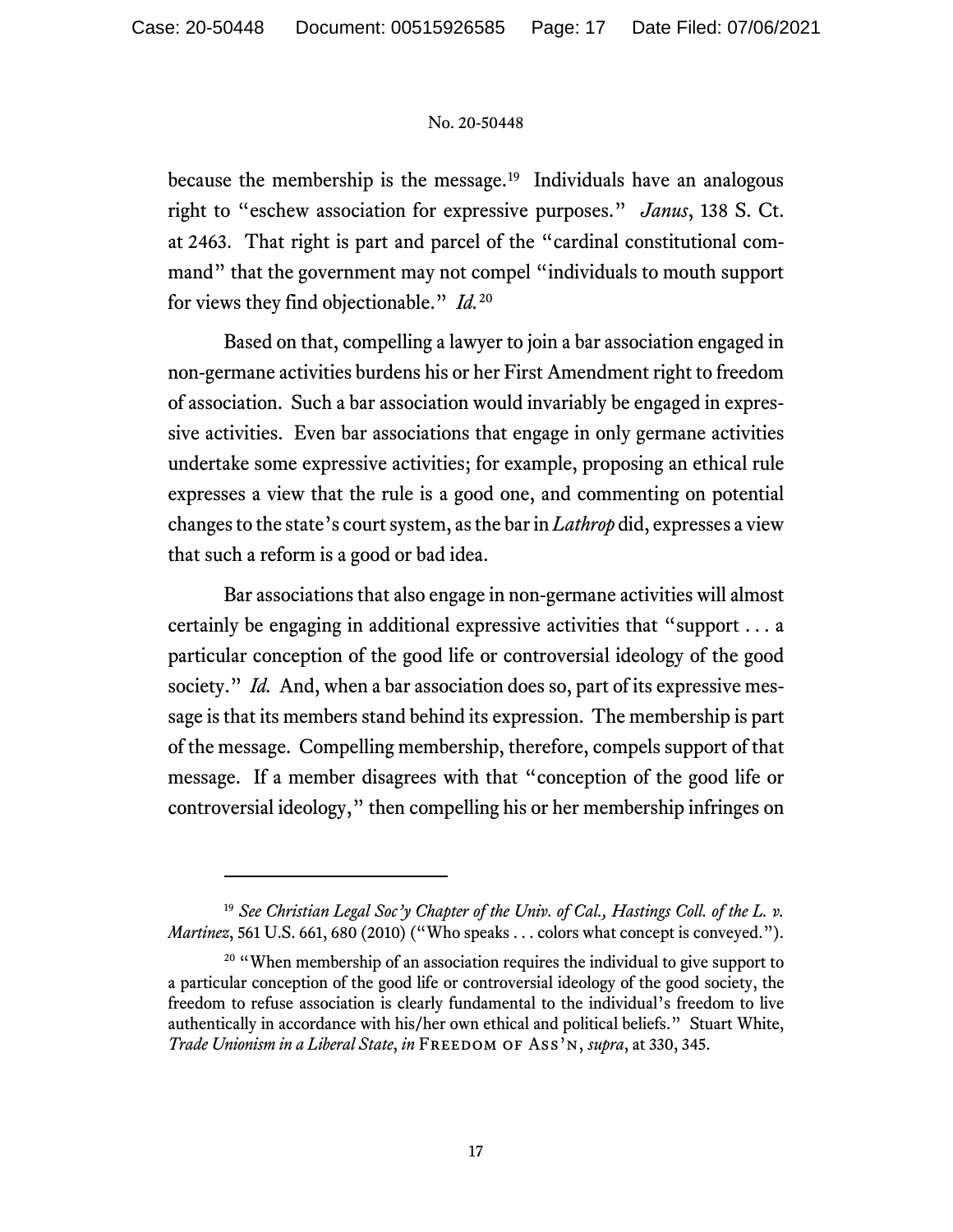the freedom of association. *Id.*

2.

But that does not necessarily mean the plaintiffs are entitled to relief. "The right to associate for expressive purposes is not . . . absolute." *Roberts*, 468 U.S. at 623. In its freedom-of-association cases, the Court has generally applied "exacting . . . scrutiny," under which "mandatory associations are permissible only when they serve a 'compelling state interest that cannot be achieved through means significantly less restrictive of associational freedoms.'" *Knox v. Serv. Emps. Intl Union, Loc. 1000*, 567 U.S. 298, 310 (2012) (quoting *Roberts*, 468 U.S. at 623).

Compelled membership in a bar association that is engaged in only germane activities survives that scrutiny. We know that both because *Lathrop* held that compelled membership in such a bar did not violate freedom of association and because of the more recent statement in *Harris v. Quinn*, 573 U.S. 616, 655–56 (2014): States "have a strong interest in allocating to the members of the bar, rather than the general public, the expense of ensuring that attorneys adhere to ethical practices" as well as of regulating the legal protection and improving the quality of legal services. *Id.* And, for that reason, *Keller*, which allowed compelled subsidization<sup>[21](#page-17-0)</sup> of germane activities, "fits comfortably within the [exacting scrutiny] framework." *Id.* at 655.

Compelled membership in a bar association that engages in nongermane activities, on the other hand, fails exacting scrutiny. *Knox v. Serv. Emps. Int'l Union, Loc. 1000*, 567 U.S. 298, 310 (2012) (quoting *Roberts*,

<span id="page-17-0"></span><sup>&</sup>lt;sup>21</sup> Exacting scrutiny is applied to both freedom-of-association and compelledsubsidy claims. *See, e.g.*, *Janus*, 138 S. Ct. at 2465 (compelled subsidy); *Dale*, 530 U.S. at 648 (freedom of association).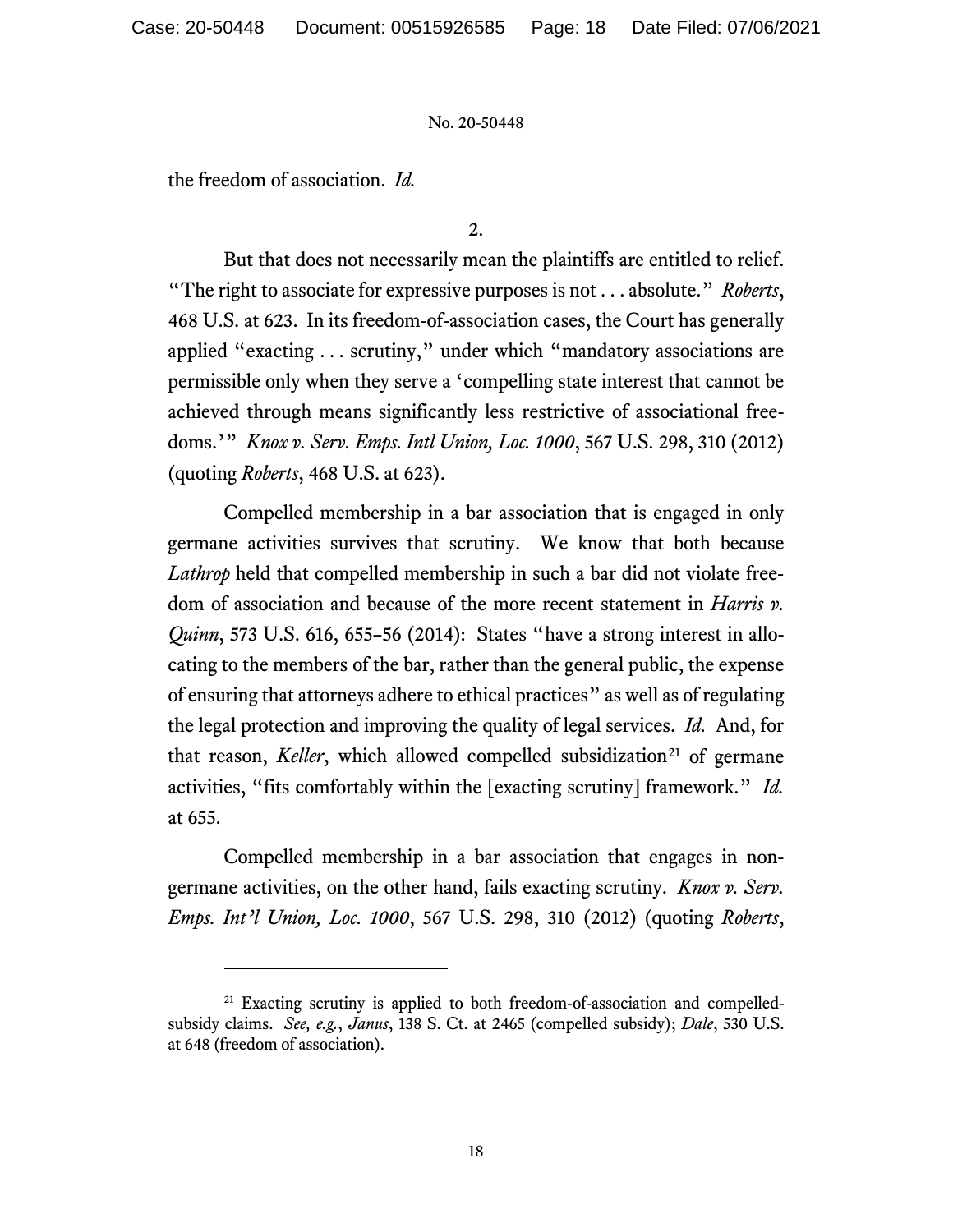468 U.S. at 623). Plaintiffs suggest that, instead of exacting scrutiny, strict scrutiny should apply. Under that standard, the government must show that its action is "narrowly tailored" to "further compelling governmental interests." *Johnson v. California*, 543 U.S. 499, 505 (2005) (cleaned up). Because the bar's mandatory membership "cannot survive under even the more permissive standard," we do not decide whether strict scrutiny is necessary. *See Janus*, 138 S. Ct. at 2465. Although states have interests in allocating the expenses of regulating the legal profession and improving the quality of legal services to licensed attorneys, they do not have a compelling interest in having all licensed attorneys engage as a group in other, non-germane activities.

Moreover, there are other "means significantly less restrictive of associational freedoms" to achieve the state's legitimate interests. *Knox*, 567 U.S. at 310. Almost twenty states—including some of the largest legal markets, such as New York, Illinois, and Pennsylvania—directly regulate the licensing and disciplining of attorneys. *See* Brock, *supra*, at 24 n.1 (not listing those states as having mandatory bars).

The Bar cannot reasonably suggest that those states are unable to regulate their legal professions adequately. Nor does the Bar have to cede its ability to engage in non-germane activities entirely—as California has shown, a hybrid model is possible.

Therefore, the plaintiffs are entitled to summary judgment on their freedom-of-association claim if the Bar is in fact engaged in non-germane activities.

# B.

The purposes justifying compelled association in a bar association are "regulating the legal profession" and "improving the quality of legal services." *Keller*, 496 U.S. at 13. For activities to be germane, they must be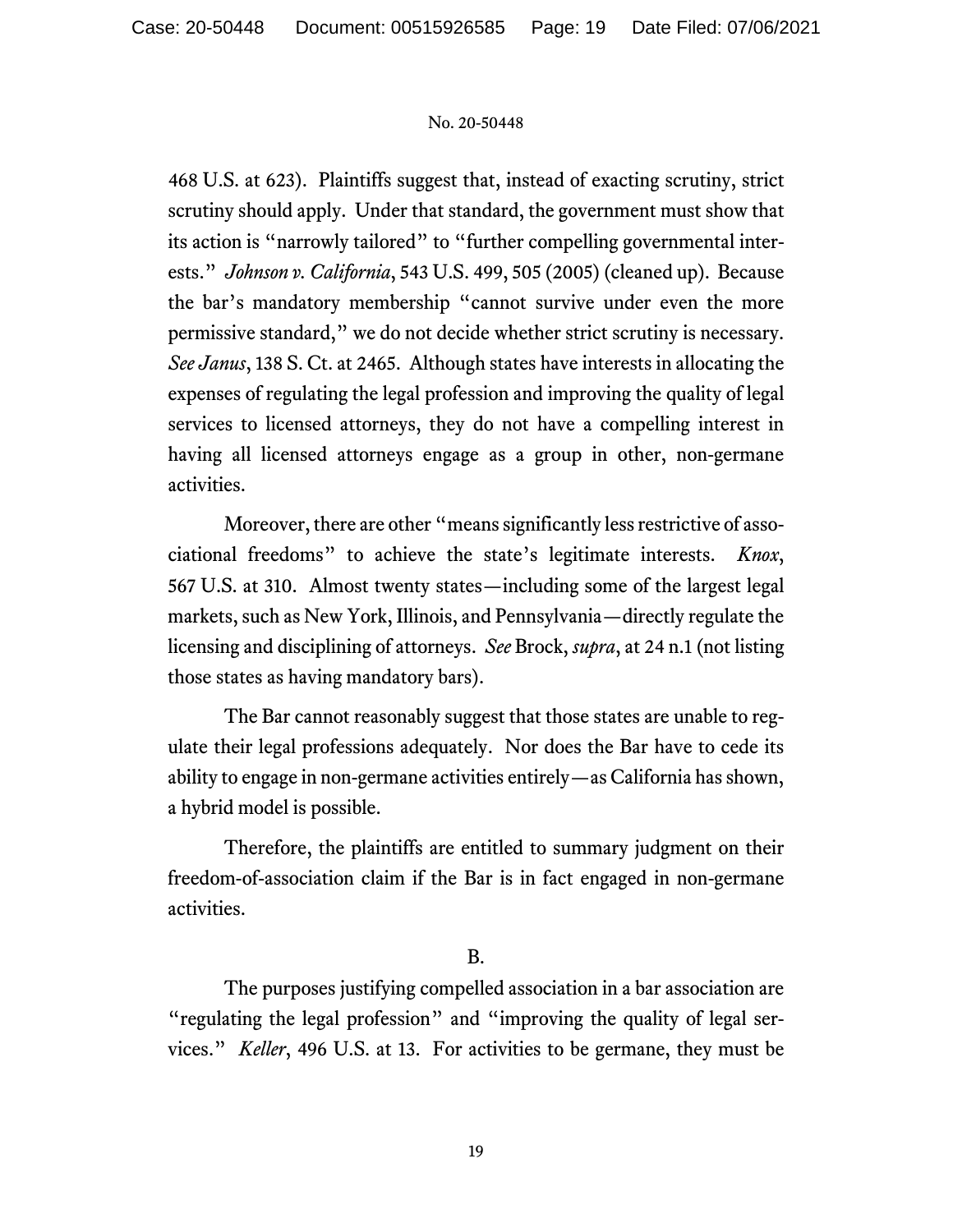"necessarily or reasonably incurred for" those purposes. *Id.* at 14. The plaintiffs contend that all "activities of a 'political or ideological' nature" necessarily are non-germane. That misses the mark.

*Keller* said mandatory dues cannot be used to "fund activities of an ideological nature *which fall outside of those areas of activity*." *Id.* (emphasis added). Though later decisions have framed *Keller* somewhat as these plaintiffs do,<sup>[22](#page-19-0)</sup> none of them purported to alter *Keller*'s standard, which contemplates that some political or ideological activities might be germane. With that in mind, we turn to "[t]he difficult question" of determining whether each respective challenged activity is germane. *Id.*

1.

The Bar's legislative program is neither entirely germane nor wholly non-germane. The plaintiffs advocate a bright line rule that *any* legislative lobbying is non-germane. But such a rule is foreclosed by *Lathrop* and *Keller.* In *Lathrop*, 367 U.S. at 836–37, the Court identified no First Amendment violation despite the Wisconsin bar's lobbying for various pieces of legislation regarding the state court system, attorney compensation, and other matters related to the legal profession. And *Keller*, 496 U.S. at 15, highlighted that lobbying is germane where "officials and members of the Bar are acting essentially as professional advisers to those ultimately charged with the regu-

<span id="page-19-0"></span><sup>22</sup> *See, e.g.*, *Harris*, 573 U.S. at 655 (describing *Keller* as holding "that members of this bar could not be required to pay the portion of bar dues used for political or ideological purposes but that they could be required to pay the portion of the dues used for activities connected with proposing ethical codes and disciplining bar members"); *Johanns v. Livestock Mktg. Ass'n*, 544 U.S. 550, 558 (2005) ("[W]e have invalidated the use of the compulsory fees to fund speech on political matters." (citing *Keller*)); *Bd. of Regents of Univ. of Wis. Sys. v. Southworth*, 529 U.S. 217, 231 (2000) ("[L]awyers could not, however, be required to fund the bar association's own political expression." (citing *Keller*, 496 U.S. at 16)).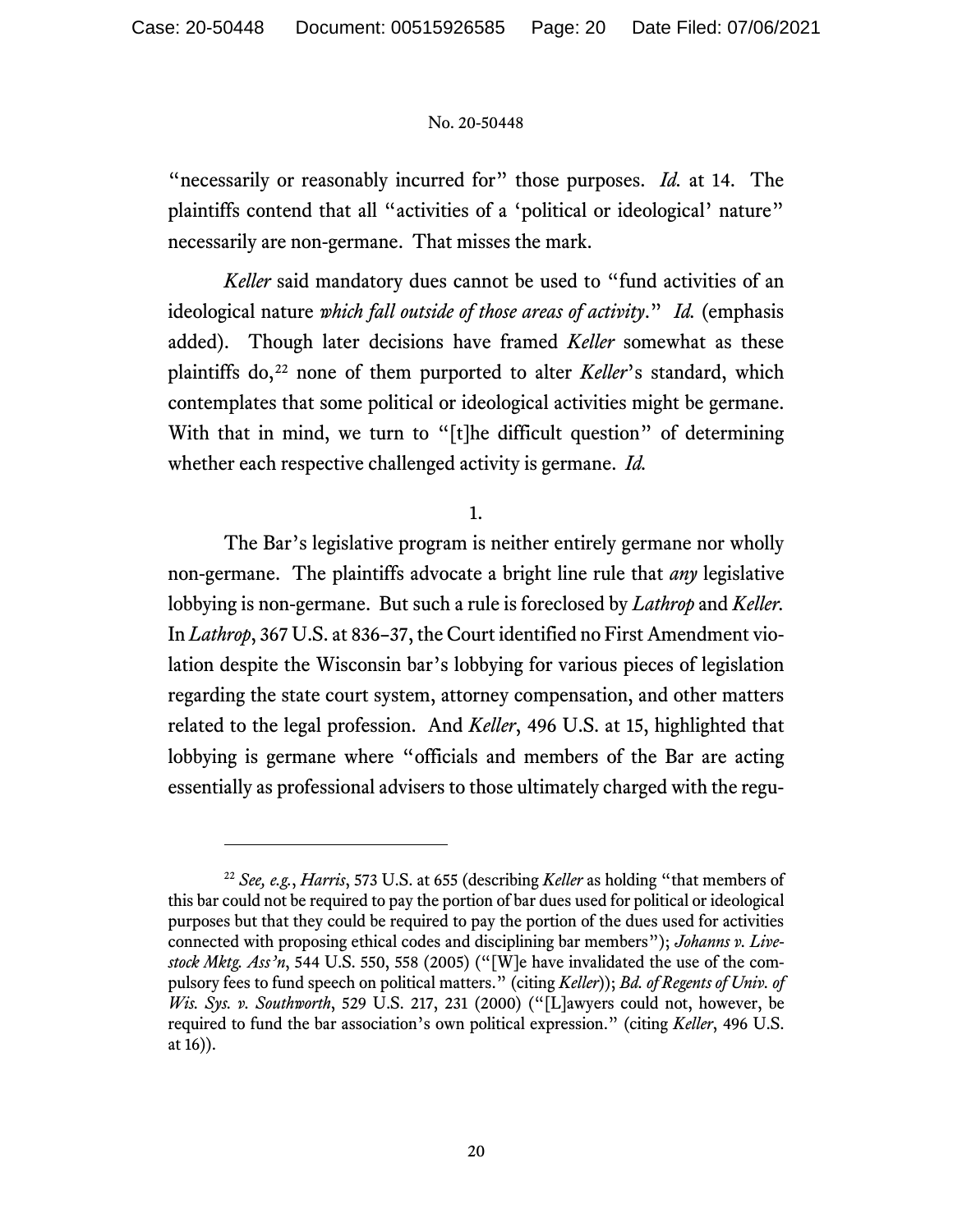lation of the legal profession." At the same time, the scope of the Bar's legislative program belies its contention that every single bill it has lobbied for is germane to regulating the legal profession or improving the quality of legal services.

*Keller* did not lay down a test to determine when lobbying is germane and when it is not, acknowledging that the dividing line would "not always be easy to discern." *Id.* at 16. Instead, it identified "advanc[ing] a gun control or nuclear weapons freeze initiative" and "proposing ethical codes" as the bookends of the spectrum and left it to lower courts to work out intermediate cases. We must do so now.

Except as stated below, advocating changes to a state's substantive law is non-germane to the purposes identified in *Keller*. Such lobbying has nothing to do with regulating the legal profession or improving the quality of legal services. Instead, those efforts are directed entirely at changing the law *governing* cases, disputes, or transactions *in which attorneys might be involved*. Lobbying for legislation regarding the functioning of the state's courts or legal system writ large, on the other hand, is germane. So too is advocating for laws governing the activities of lawyers *qua* lawyers. [23](#page-20-0)

<span id="page-20-0"></span><sup>&</sup>lt;sup>23</sup> *Lathrop*'s description of the topics on which the Wisconsin Bar took positions is illustrative of the type of lobbying that is germane:

The State Bar, through its Board of Governors or Executive Committee, has taken a formal position with respect to a number of questions of legislative policy. These have included such subjects as an increase in the salaries of State Supreme Court justices; making attorneys notaries public; amending the Federal Career Compensation Act to apply to attorneys employed with the Armed Forces the same provisions for special pay and promotion available to members of other professions; improving pay scales of attorneys in state service; court reorganization; extending personal jurisdiction over nonresidents; allowing the recording of unwitnessed con-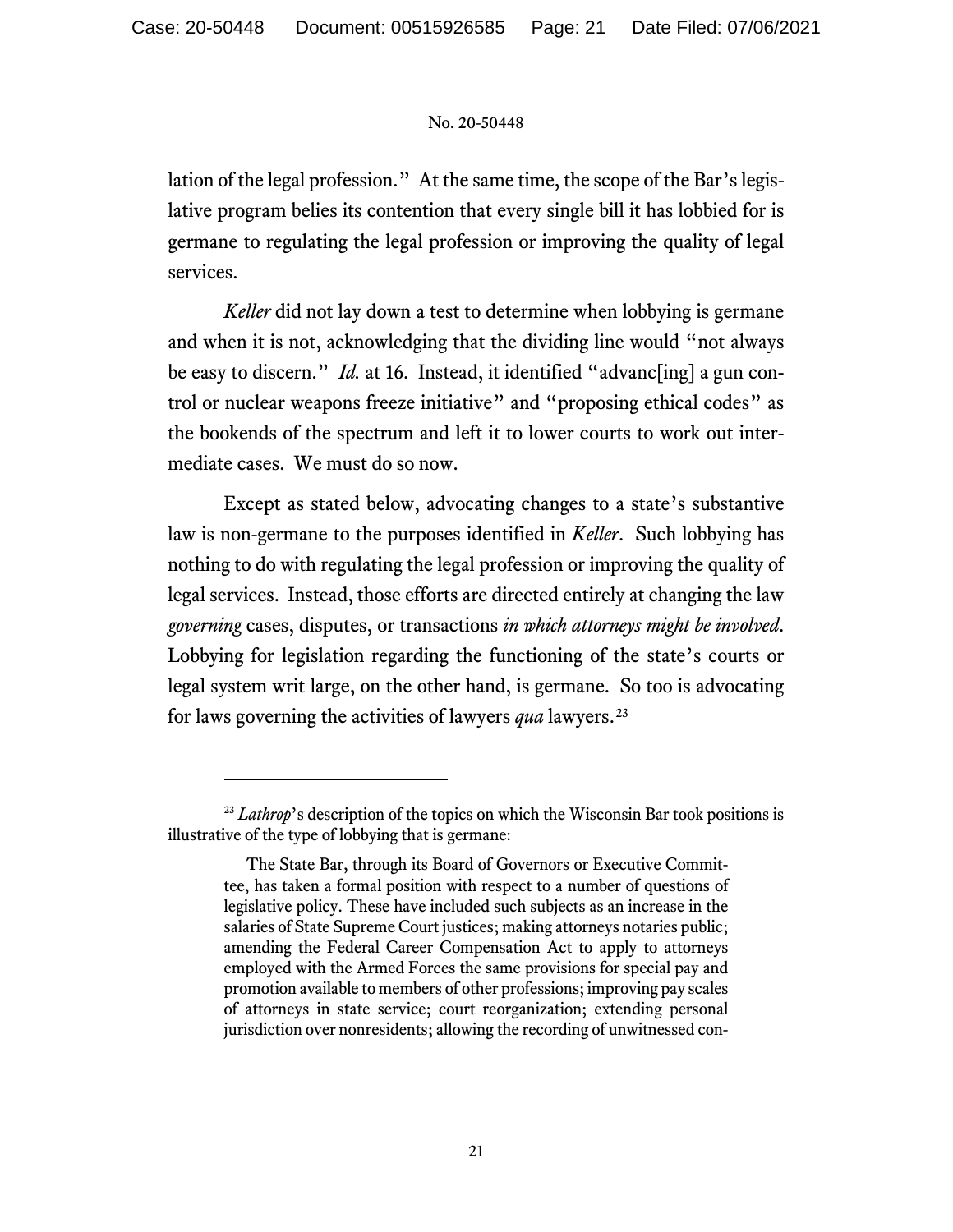Applied to the Bar's 2019 legislative program, for example, that means that some lobbying was germane, but most was not. Many of the bills the Bar supported relate to substantive Texas law and are wholly disconnected from the Texas court system or the law governing lawyers' activities. For example, the Bar's lobbying to amend the Texas Constitution's definition of marriage and create civil unions is obviously non-germane.[24](#page-21-0) The Bar's presumably less-controversial proposed substantive changes to Texas family law are equally non-germane. The Bar's lobbying for the "creation of an exemption regarding the appointment of *pro bono* volunteers," on the other hand, is germane, because it relates to the law governing lawyers. Its lobbying for changes to Texas trust law is germane to the extent the changes affect lawyers' duties when serving as trustees, and non-germane to the extent the changes do not.

veyances; use of deceased partners' names in firm names; revision of the law governing federal tax liens; law clerks for State Supreme Court justices; curtesy and dower; securities transfers by fiduciaries; jurisdiction of county courts over the administration of inter vivos trusts; special appropriations for research for the State Legislative Council.

*Lathrop*, 367 U.S. at 836–37 (citations omitted). Those positions, with the possible exceptions of "curtesy and dower," "extending personal jurisdiction over nonresidents," and "federal tax liens," all relate to the state's court system or the activities of lawyers. That type of lobbying is germane.

In addition to its formally taken positions, the Wisconsin bar set up a group to address federal legislation affecting "the practice of law, or lawyers as a class, or the jurisdiction, procedure and practice of the Federal courts and other Federal tribunals, or creation of new Federal courts or judgeships affecting this state, and comparable subjects." *Id.* at 838. Announcing positions on those topics would also pass the germaneness test.

<span id="page-21-0"></span> $24$  The Bar contends that its lobbying was germane because "seeking to amend or repeal unconstitutional laws benefits the legal profession and improves the quality of legal services because it reduces the risk that lawyers, their clients, members of the public, or government officials will rely on laws that judicial decisions have rendered invalid." But *Keller* does not afford the Bar a roving commission to advocate for legislation to "amend or repeal unconstitutional laws" or "clean up legal texts."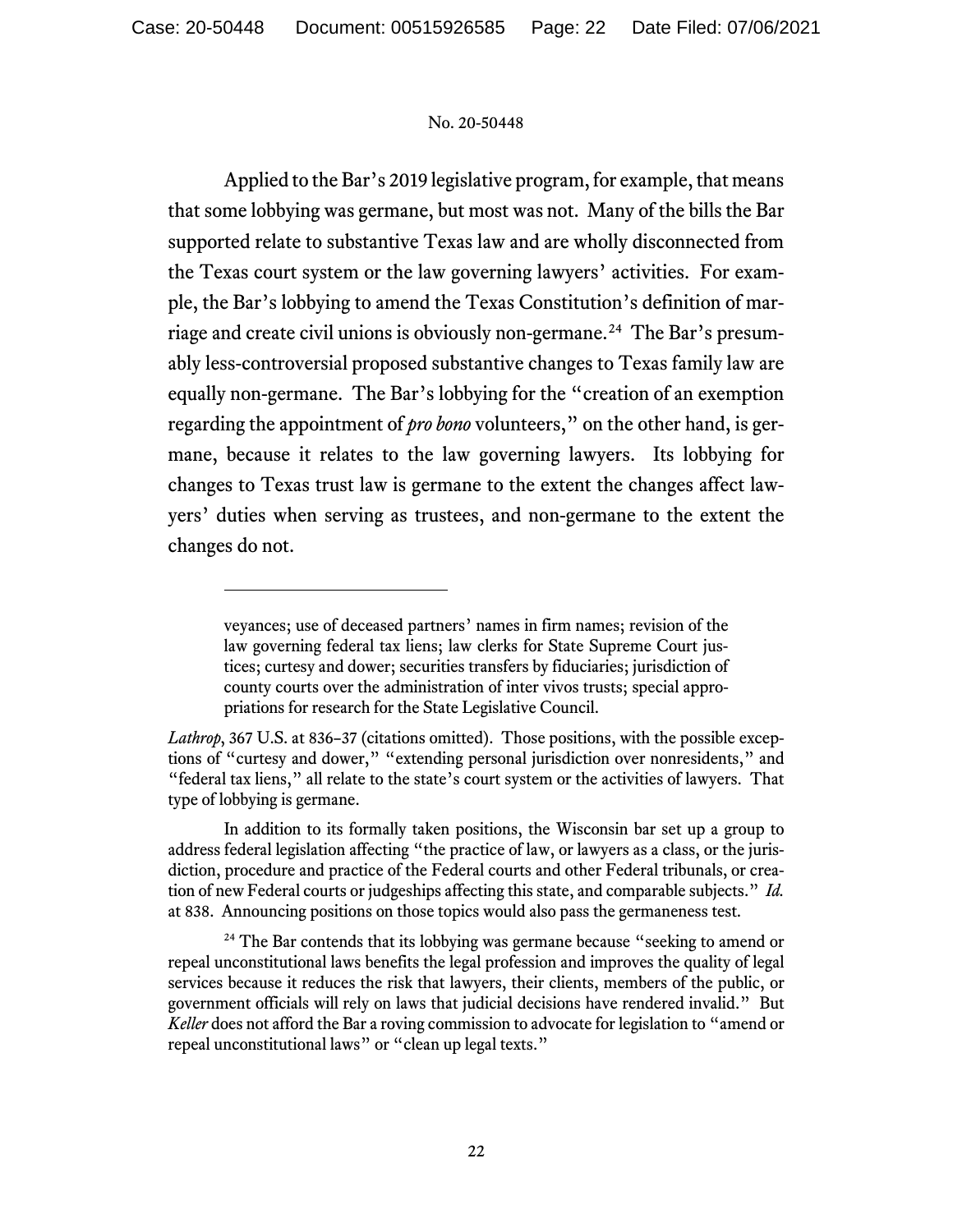What is important, however, is that *some* of the legislative program is non-germane. The Bar attempts to salvage the program by maintaining that only its voluntary sections engage in lobbying and that therefore plaintiffs are not compelled to associate with those initiatives. But, by the Bar's own admission, "[n]o voluntary section may assert a position regarding legislative, judicial, or executive action unless it has first obtained permission" from the Bar's Board of Directors. *See Policy Manual* § 8.01.06. Those positions have the imprimatur of the entire Bar.

Moreover, even if the subject-matter sections undertake the directlobbying expenses, the Bar still uses mandatory dues to fund those sections directly and to pay for the GRD, which reviews the sections' proposals. That too ties the entire Bar to the program.In sum, some of the legislative program is non-germane, so compelling the plaintiffs to join an association engaging in it violates their freedom of association.

# 2.

The Bar's various diversity initiatives through OMA, though highly ideologically charged, are germane to the purposes identified in *Keller*. The plaintiffs contend that OMA's diversity initiatives are "highly ideological," because they support the approach of "having programs targeted at certain individuals based on their race, gender, or sexual orientation" and "people of good faith . . . disagree sharply about the merits of such programs." The plaintiffs are certainly right on that point—affirmative action and other identity-based programs, in contexts ranging from contract bidding to higher education, have spawned sharply divided public debate and widespread, contentious litigation.[25](#page-22-0) Legislation has been introduced in Congress to address

<span id="page-22-0"></span><sup>25</sup> *See, e.g., Schuette v. Coal. to Defend Affirmative Action, Integration & Immigrant Rights & Fight for Equal. by Any Means Necessary (BAMN)*, 572 U.S. 291 (2014); *Parents*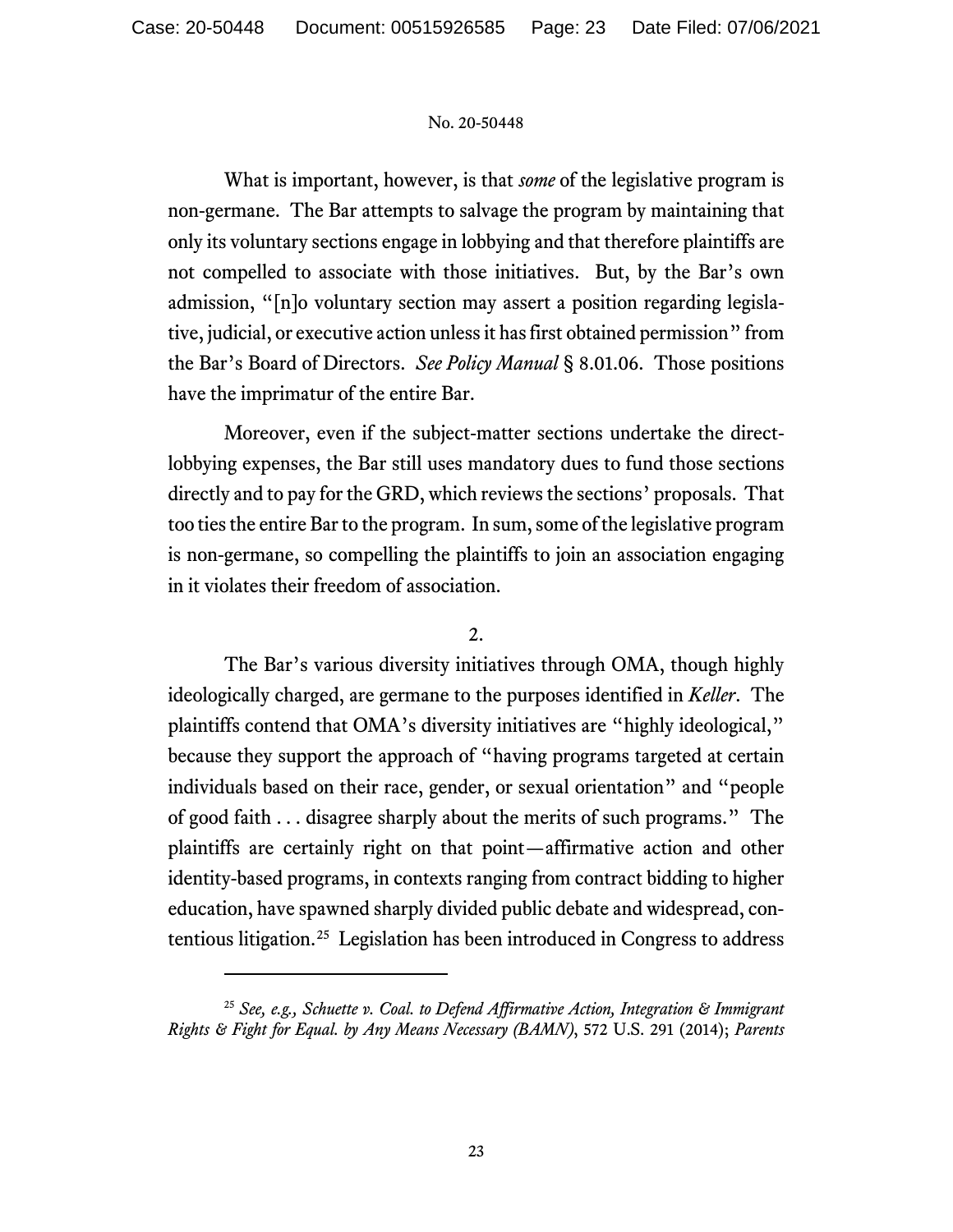a number of race-based issues, $26$  and litigation remains pending challenging several diversity-justified initiatives. [27](#page-23-1) In other words, that issue is a "sensitive political topic[ ]" that is "undoubtedly [a] matter[] of profound value and concern to the public." *Janus*, 138 S. Ct. at 2476 (cleaned up).

But, despite the controversial and ideological nature of those diversity initiatives, they are germane to the purposes identified by *Keller*. They are aimed at "creating a fair and equal legal profession for minority, women, and LGBT attorneys," which is a form of regulating the legal profession. And the Bar contends that those initiatives "help to build and maintain the public's trust in the legal profession and the judicial process as a whole," which is an improvement in the quality of legal services.

The germaneness test does not require that there be unanimity on the Bar's position on what best regulates the legal profession—that is typically for the Bar to decide.<sup>[28](#page-23-2)</sup> To take a non-controversial example, the Bar's advocating a particular ethical rule is germane no matter how strenuously an attor-

*Involved in Cmty. Schs. v. Seattle Sch. Dist. No. 1*, 551 U.S. 701 (2007); *Grutter v. Bollinger*, 539 U.S. 306 (2003); *Gratz v. Bollinger*, 539 U.S. 244 (2003); *Adarand Constructors, Inc. v. Pena*, 515 U.S. 200 (1995).

<span id="page-23-0"></span><sup>26</sup> *See, e.g.*, Commission to Study and Develop Reparation Proposals for African-Americans Act, H.R. 40, 116th Cong. (2019); Commission to Study and Develop Reparation Proposals for African-Americans Act, S. 1083, 116th Cong. (2019); George Floyd Justice in Policing Act of 2020, H.R. 7120, 116th Cong. (2020).

<span id="page-23-1"></span><sup>27</sup> *See, e.g., Students for Fair Admissions, Inc. v. President & Fellows of Harvard Coll.*, 980 F.3d 157 (1st Cir. 2020), *petition for cert. filed* (Feb. 25, 2021) (No. 20-1199).

<span id="page-23-2"></span><sup>&</sup>lt;sup>28</sup> But there are limits. Certain ideologically charged activities might be so tenuously related to the legal profession that any argument they are germane would be pretextual. In holding that the diversity initiatives are germane, we do not give the Bar *carte blanche* to engage in any ideological activities so long as they have some sophistic argument the activities are germane. We just identify that the diversity initiatives are not so tenuously connected to the purposes identified in *Keller*, and that therefore their ideologically charged nature does not defeat their germaneness.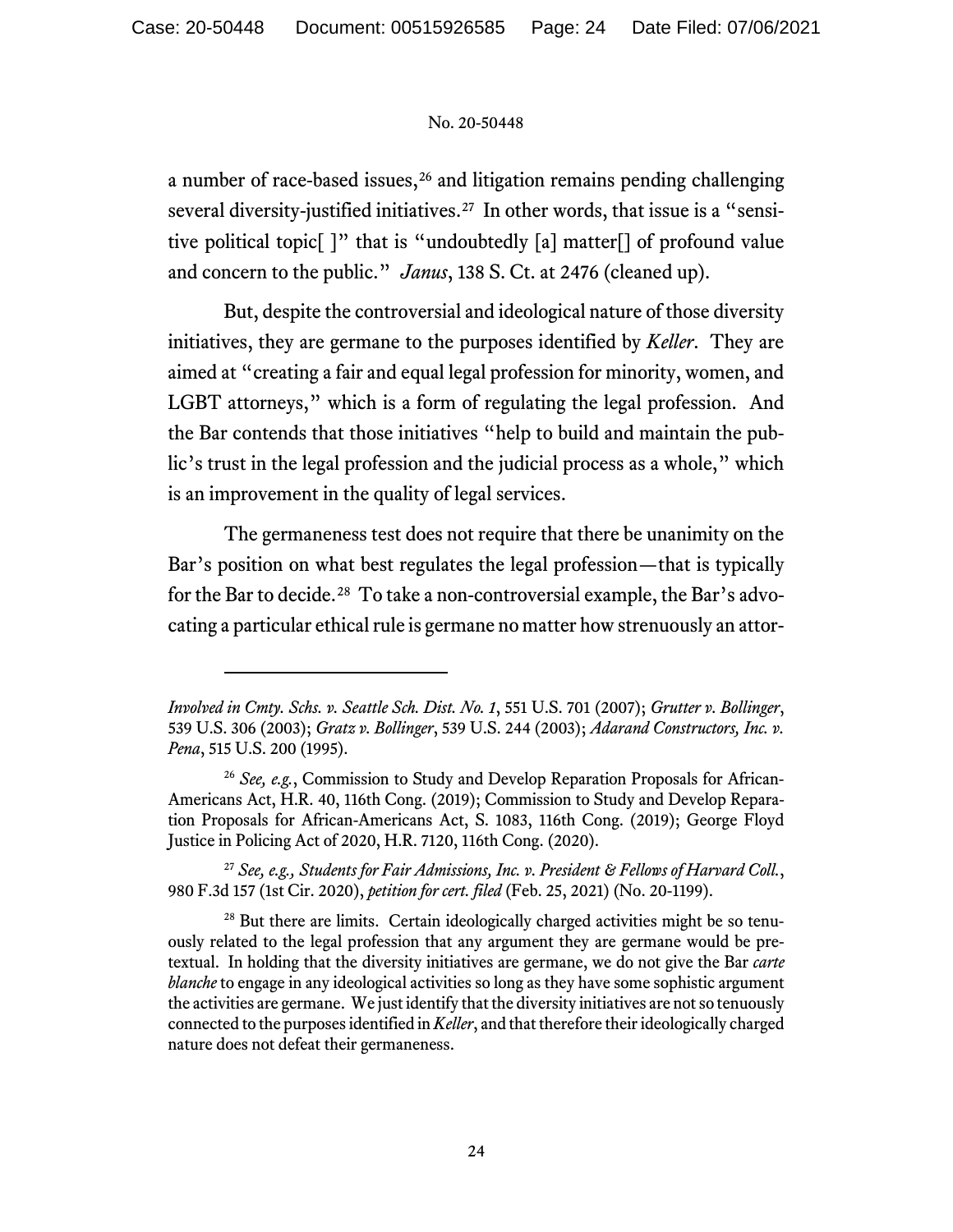ney might disagree with its propriety. The same principle applies here. In sum, the diversity initiatives are "activities of an ideological nature which fall [in]side" the areas identified by *Keller*, 496 U.S. at 14. Given that those activities are germane under *Keller*, they are not a basis for granting summary judgment for the plaintiffs.<sup>[29](#page-24-0)</sup>

3.

Most, but not quite all, of the Bar's activities aimed at aiding the needy are germane. Specifically, (1) the LAD, (2) the Bar's directory of volunteer and resource opportunities, and (3) the legal services fee solely support *pro bono* work. That is germane to both regulating the legal profession and improving the quality of legal services. Legal aid and *pro bono* programs focus on providing legal counsel to millions of Texans who cannot afford it and would otherwise be forced to proceed *pro se*. This improves the quality of legal services available to low-income Texans, given that they would otherwise have no legal services at all.

Such initiatives also aid Texas courts, because decreasing the number of *pro se* litigants reduces the administrative burdens those litigants place on Texas courts. Moreover, legal aid and *pro bono* efforts help lawyers to "fulfill [their] ethical responsibility to provide public interest legal service."<sup>30</sup> The Supreme Court has suggested that funding legal aid and encouraging *pro bono*

<span id="page-24-0"></span><sup>29</sup> We doubt it would be constitutionally permissible, under *Janus*, to compel the plaintiffs to join an association taking the Bar's stances on those ideologically charged issues. But *Keller* binds us as the caselaw that is most directly applicable.

<span id="page-24-1"></span><sup>&</sup>lt;sup>30</sup> TEX. DISCIPLINARY R. PRO. CONDUCT 6.01 cmt. 5; see also id. preamble ¶ 6 ("A lawyer should render public interest legal service. . . . The provision of free legal services to those unable to pay reasonable fees is a moral obligation of each lawyer  $\dots$ ."); TEX. STATE BAR BD. OF DIRS., PRO BONO RESOLUTION (2000) ("[E]ach Texas attorney should aspire to render at least 50 hours of legal services to the poor each year  $\ldots$ .").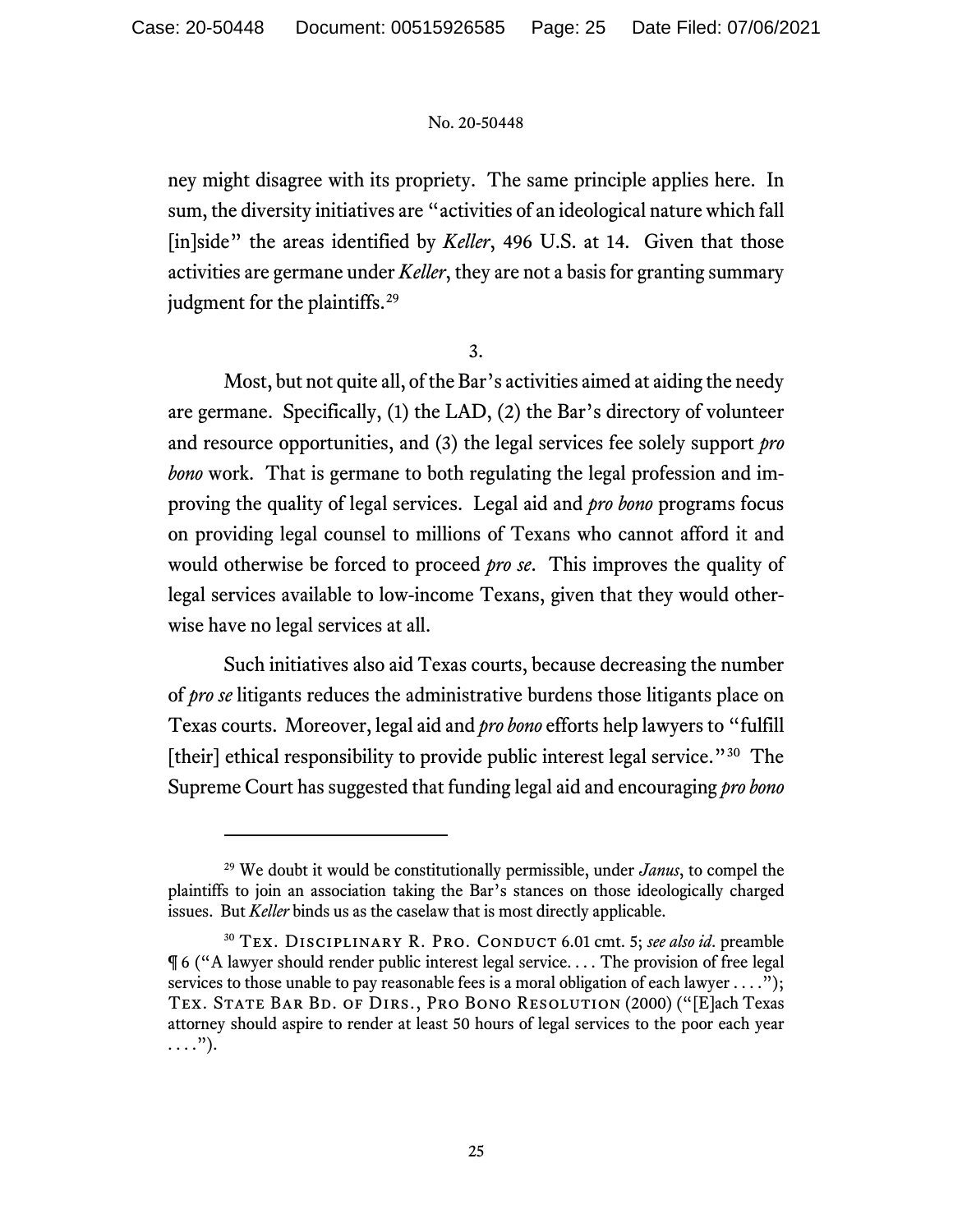service are permissible ends for a mandatory bar to pursue, $31$  and our sister circuits appear to agree.[32](#page-25-1) 

The plaintiffs' main complaint with those programs seems to be that they disagree with the Bar's choice of legal aid organizations to support, particularly in the context of immigration. Specifically, they contend that facilitating representation of aliens "is *itself* a highly 'substantive' and 'ideological activity'" that "squarely aligns the Bar with one view of a politically charged national debate." But a "lawyer's representation of a client . . . does not constitute an endorsement of the client's political, economic, social or moral views or activities."[33](#page-25-2) It follows that there is no reason to believe that facilitating lawyers' representation of aliens in navigating immigration laws constitutes an endorsement of any particular viewpoint about those statutes. And structurally, in cases where the federal government is a party, it is unsurprising that only one side of that "v" needs *pro bono* assistance.

In any event, LAD's directory merely provides information for attorneys interested in such matters to connect with related organizations, and LAD provides *pro bono* support for groups touching on a wide array of legal

<span id="page-25-0"></span><sup>31</sup> *See Lathrop*, 367 U.S. at 840–43 (observing most of the Wisconsin Bar's political activities, which included support for legal aid, "serve the function . . . of elevating the educational and ethical standards of the Bar to the end of improving the quality of the legal service available to the people of the State").

<span id="page-25-1"></span><sup>32</sup> *See, e.g.*, *Schneider v. Colegio de Abogados de P.R.*, 917 F.2d 620, 626, 631 (1st Cir. 1990) (endorsing mandatory dues to support "legal aid services"); *Levine v. Heffernan*, 864 F.2d 457, 462 & n.4 (7th Cir. 1988) (noting that *Lathrop* indicated that "helping [to] establish legal aid systems" was an "important activit[y] that the bar engaged in"); *Gibson v. Fla. Bar (Gibson I)*, 798 F.2d 1564, 1569 n.4 (11th Cir. 1986) ("Acceptable areas for Bar lobbying would include . . . budget appropriations for the judiciary and legal aid . . . .").

<span id="page-25-2"></span><sup>&</sup>lt;sup>33</sup> TEX. DISCIPLINARY R. PRO. CONDUCT 6.01 cmt.4. If it did, no attorney would want to represent an accused murderer or child molester.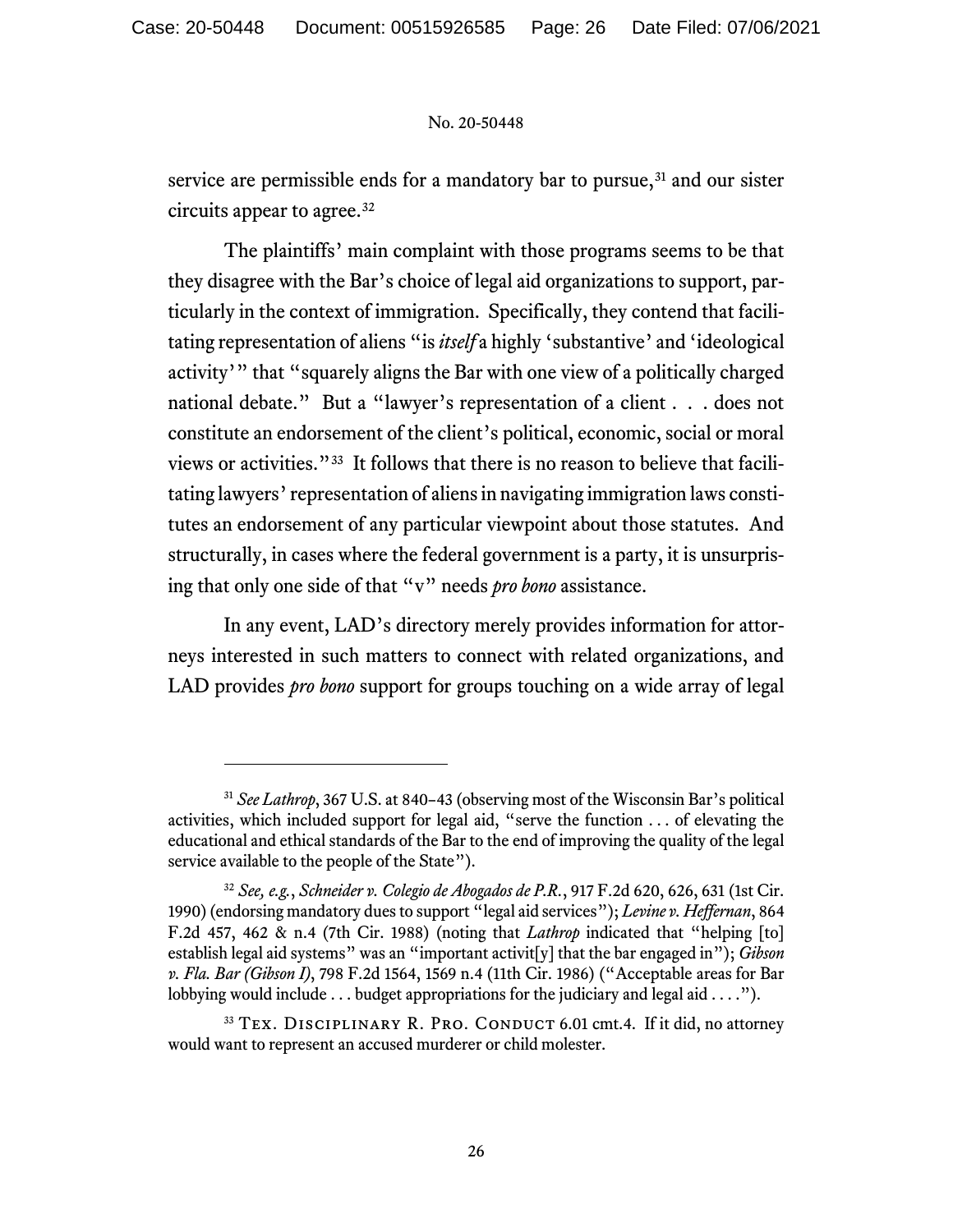disciplines.<sup>[34](#page-26-0)</sup> The plaintiffs do not allege, and the record does not support, that LAD reserves those resources only for low-income Texans with certain political views or those who are pursuing certain ideological causes.

AJC is more complicated, because unlike LAD, the resources page, and the legal services fee, AJC's activities are not *entirely* cabined to making legal representation more available to low-income Texans. To be sure, most of its activities are so directed,  $35$  and to the extent the Bar is supporting AJC activities limited to helping low-income Texans access legal services, it is germane. But some of AJC's activities include lobbying for changes to Texas substantive law designed to benefit low-income Texans.<sup>[36](#page-26-2)</sup> Those may be salutary activities. But they are aimed at making substantive Texas law more favorable to low-income Texans, not at "regulating the legal profession" or "improving the quality of legal services," so they are non-germane under *Keller*. Therefore, the Bar's funding of the AJC is non-germane.

4.

The miscellaneous activities—hosting an annual convention, running CLE programs, and publishing the *Texas Bar Journal*—are all germane. We

<span id="page-26-0"></span><sup>34</sup> For example, LAD also provides resources for *pro bono* organizations seeking to assist Texas veterans, help with tax issues, support criminal defense, or address improper conduct by attorneys.

<span id="page-26-1"></span><sup>35</sup> For example, the AJC lobbying for funding for civil legal services, creating *pro bono* opportunities for law students, and providing training for attorneys are all merely supporting *pro bono* work. And its efforts to help the Supreme Court of Texas make Texas courts more assessable and navigable to low-income Texans, and creating "pro se forms and toolkits" improve the quality of legal services.

<span id="page-26-2"></span><sup>&</sup>lt;sup>36</sup> For example, AJC "supported two enacted bills that made it easier for people to pass their money and their home outside probate," supported amending the Texas Property Code to "limit dissemination of eviction information," and supported regulations of "wrap-around loans."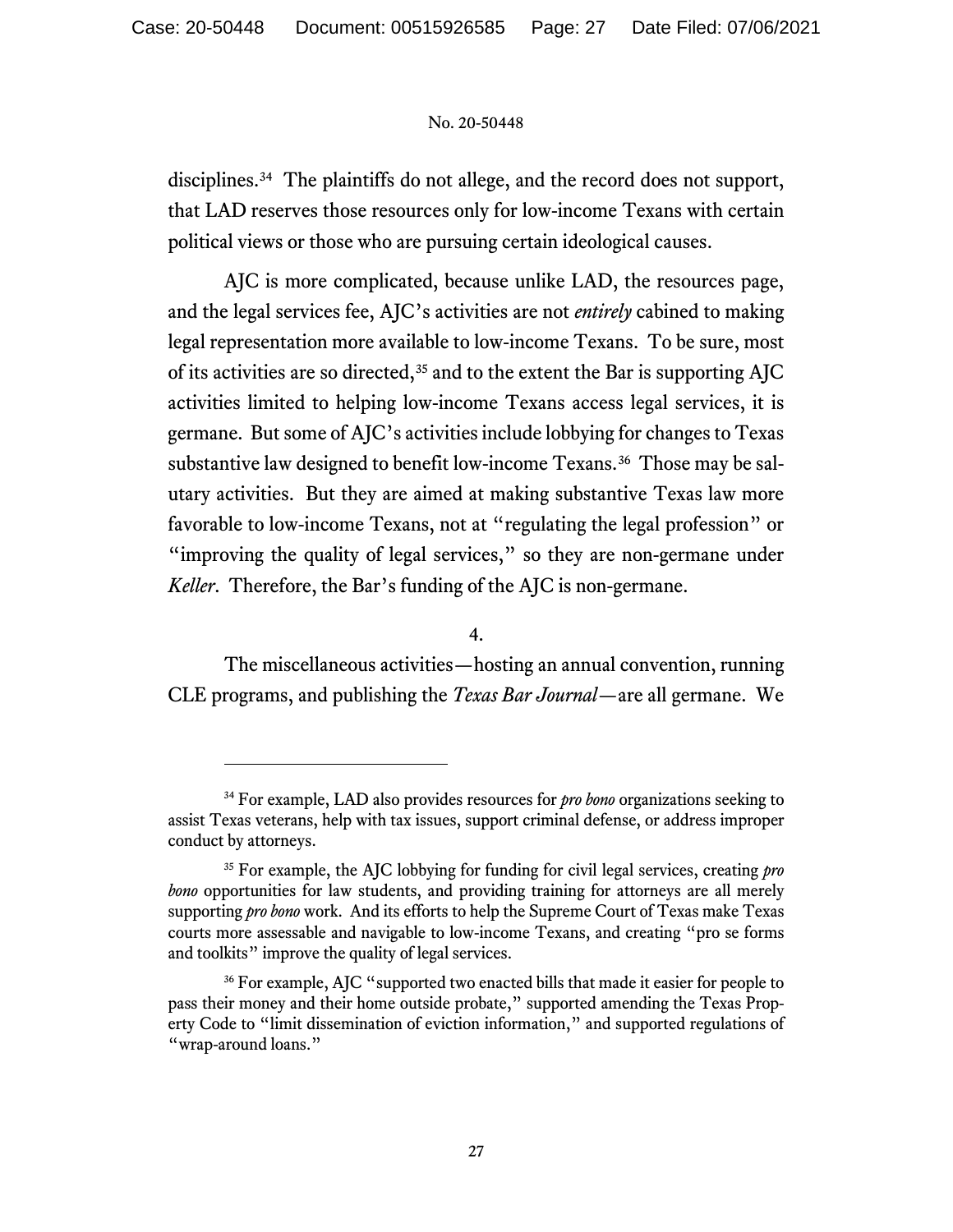explain why.

The Bar's annual convention and CLE offerings help regulate the legal profession and improve the quality of legal services. Both programs assist attorneys in fulfilling requirements designed to ensure that they maintain the requisite knowledge to be competent practitioners. *See, e.g.*, Tex. DISCIPLINARY R. PRO. CONDUCT 1.01 cmt. 8. The plaintiffs' complaint is that some of the convention panels and CLE courses are ideologically charged. Probably so. But that is not the test under *Keller*. And moreover, any objectionable CLE and annual convention offerings are only one part of a large, varied catalogue, and the Bar includes disclaimers indicating that it is not endorsing any of the views expressed**.** That is enough to satisfy *Keller*. [37](#page-27-0)

The *Texas Bar Journal* publishes information related to regulating the profession and improving legal services. Such information includes, among other things, (1) notices regarding disciplinary proceedings against Bar members, *see* Tex. R. Disciplinary P. 6.07; (2) announcements of amendments to evidentiary and procedural rules, see TEX. GOV'T CODE § 22.108(c); *id*. § 22.109(c); (3) "public statements, sanctions, and orders" issued by the State Commission on Judicial Conduct, *see id*. § 33.005(e); and (4) articles "devoted to legal matters and the affairs of the [Texas] Bar and its members," Tex. State Bar R. art. IX. Moreover, the *Journal* purports to feature articles advancing various viewpoints, and, in any event, includes a disclaimer clarifying that the Bar does not endorse any views expressed therein. That structure suffices under *Keller*.[38](#page-27-1)

<span id="page-27-0"></span><sup>37</sup> *See, e.g.*, *Schneider*, 917 F.2d at 626, 631 (endorsing "continuing legal education programs" as a permissible activity to fund with mandatory bar dues).

<span id="page-27-1"></span><sup>&</sup>lt;sup>38</sup> The plaintiffs also reference, in a single sentence, the Bar's spending on advertising. Beyond that, however, they do not explain how it is unlawful, under *Keller*, to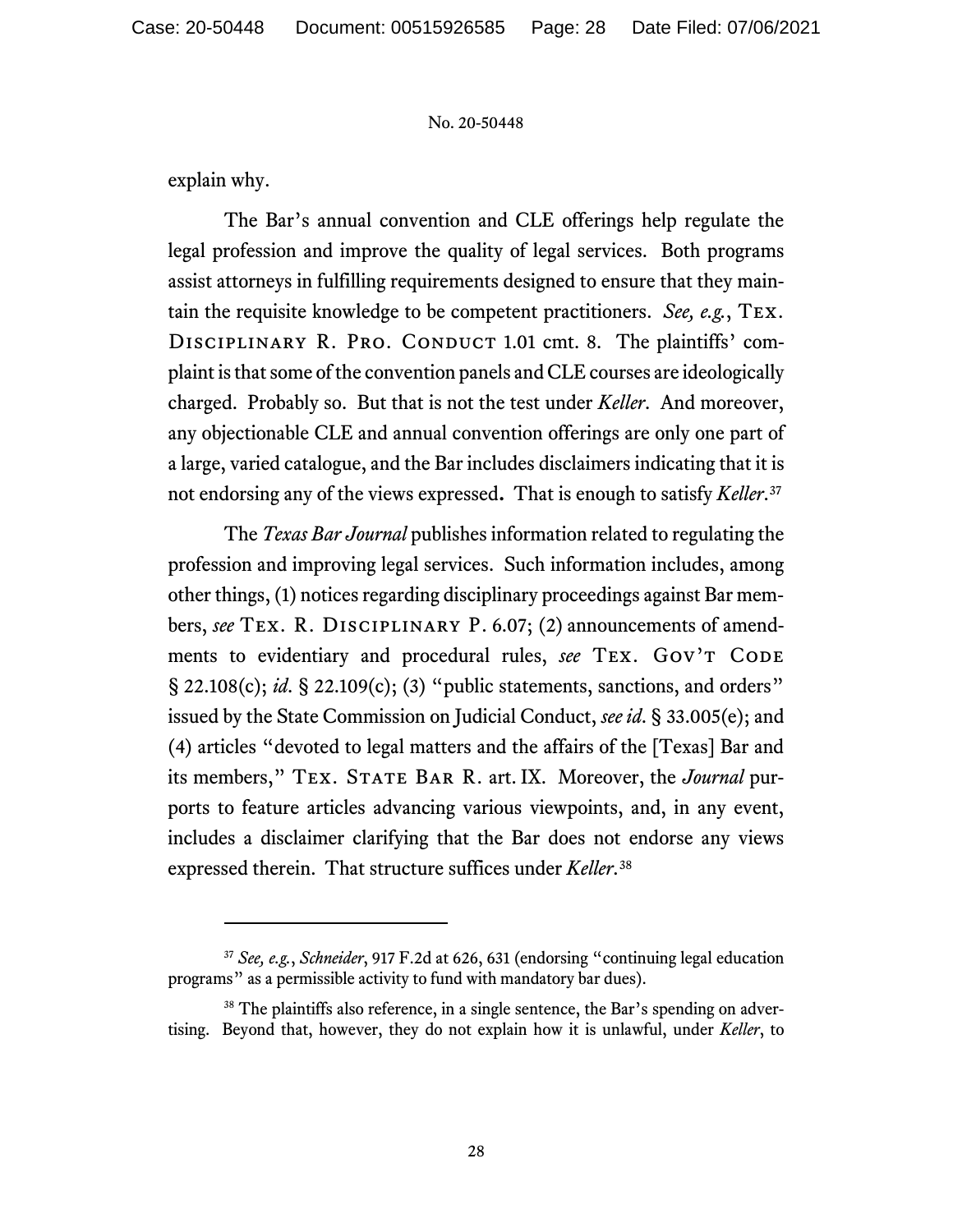\* \* \* \* \*

In sum, the Bar is engaged in non-germane activities, so compelling the plaintiffs to join it violates their First Amendment rights. There are multiple other constitutional options: The Bar can cease engaging in nongermane activities; Texas can directly regulate the legal profession and create a voluntary bar association, like New York's; or Texas can adopt a hybrid system, like California's. But it may not continue mandating membership in the Bar as currently structured or engaging in its current activities.

## IV.

Assuming, *arguendo*, that the plaintiffs *can* be required to join the Bar, compelling them to subsidize the Bar's non-germane activities violates their freedom of speech.[39](#page-28-0) Given that the Bar is engaged in non-germane activities and that its interests fail exacting scrutiny, [40](#page-28-1) that is a straightforward application of *Keller*. The Bar may "constitutionally fund activities germane to [regulating the legal profession or improving the quality of legal services] out of the mandatory dues of all members. It may not, however, in such manner fund activities of an ideological nature which fall outside of those areas of activity." *Keller*, 496 U.S. at 14. As explained above, parts of the legislative program and the support for AJC are non-germane, so compelling plaintiffs to fund them violates their freedom of speech. They are entitled to summary

compel them to support those efforts. "It is not enough to merely mention or allude to a legal theory": "[A] party must 'press' its claims," which means, at a minimum, "clearly identifying a theory as a proposed basis for deciding the case." *United States v. Scroggins*, 599 F.3d 433, 446–47 (5th Cir. 2010). Because the plaintiffs have not met that threshold, they have forfeited any contention related to the advertising expenditures.

<span id="page-28-1"></span><span id="page-28-0"></span><sup>&</sup>lt;sup>39</sup> "This alternative holding is not dicta. In this circuit, 'alternative holdings are binding precedent and not *obiter dicta*.'" *Ramos-Portillo v. Barr*, 919 F.3d 955, 962 n.5 (5th Cir. 2019) (quoting *Whitaker v. Collier*, 862 F.3d 490, 496 n.14 (5th Cir. 2017)).

<sup>40</sup> *See* Part III.C, *supra*.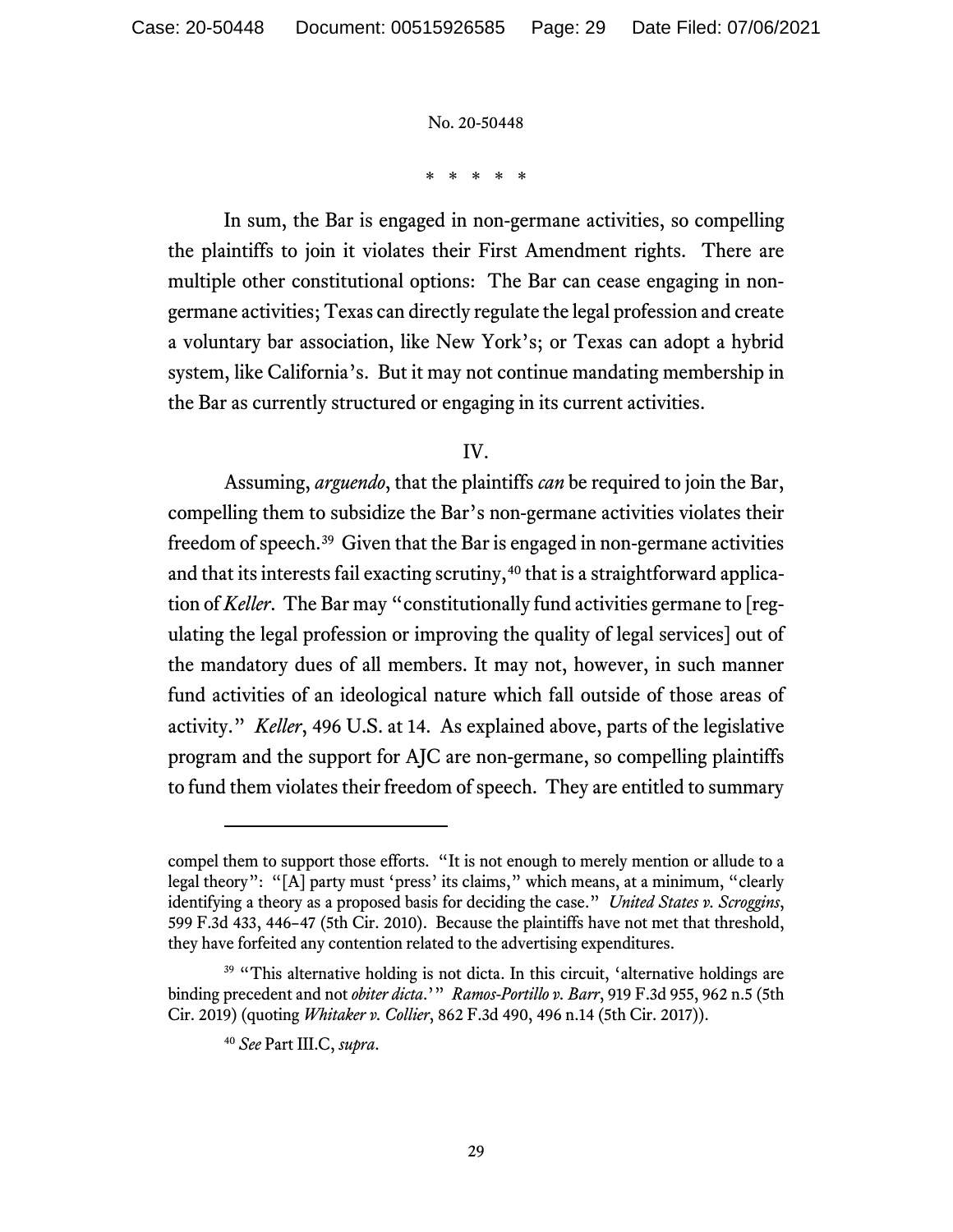judgment on their second claim.

V.

The plaintiffs maintain that the Bar's procedures for separating chargeable from non-chargeable expenses is constitutionally inadequate.<sup>[41](#page-29-0)</sup> They are, but not for the primary reason the plaintiffs offer.

The plaintiffs contend the Bar's procedures, outlined in Part I.C, *supra*, are constitutionally inadequate in light of recent precedent requiring clear, free, and affirmative consent—i.e., an opt-in system<sup>42</sup>— "before an association can use an individual's coerced fees or dues to support its political and ideological activities." The plaintiffs assert in the alternative that, even if the Bar may use an opt-out refund procedure, its current procedures are still inadequate because the Bar (1) requires members to pay dues before seeking any refund, (2) does not provide adequate notice of its spending as required by *Chicago Teachers Union, Local No. 1, AFT, AFL-CIO v. Hudson*, 475 U.S. 292 (1986), and (3) makes refunds available only at the Bar's discretion.

The Bar counters that "nothing in *Keller* mandates that integrated bars adopt the exact procedures *Hudson* outlined," let alone that mandatory bars use an opt-in system. The Bar avers that its current procedures are constitutional under *Keller* because "the Bar provides members with advance,

<span id="page-29-0"></span><sup>&</sup>lt;sup>41</sup> Even if the plaintiffs cannot be compelled to join the Bar because that violates their freedom of association, the adequacy of the Bar's procedures is still relevant. As we clarify today in No. 20-30086, *Boudreaux v. Louisiana State Bar Association*, the inability to identify non-germane expenses is itself a constitutional injury, entitling the plaintiffs to relief. Moreover, because the plaintiffs *can* be compelled to join the Bar if it ceases its nongermane activities, per *Lathrop*, ensuring the Bar has adequate procedures to notify the plaintiffs, and others, that some activities might be non-germane is important.

<span id="page-29-1"></span><sup>42</sup> *See Janus*, 138 S. Ct. at 2486; *Knox*, 567 U.S. at 322.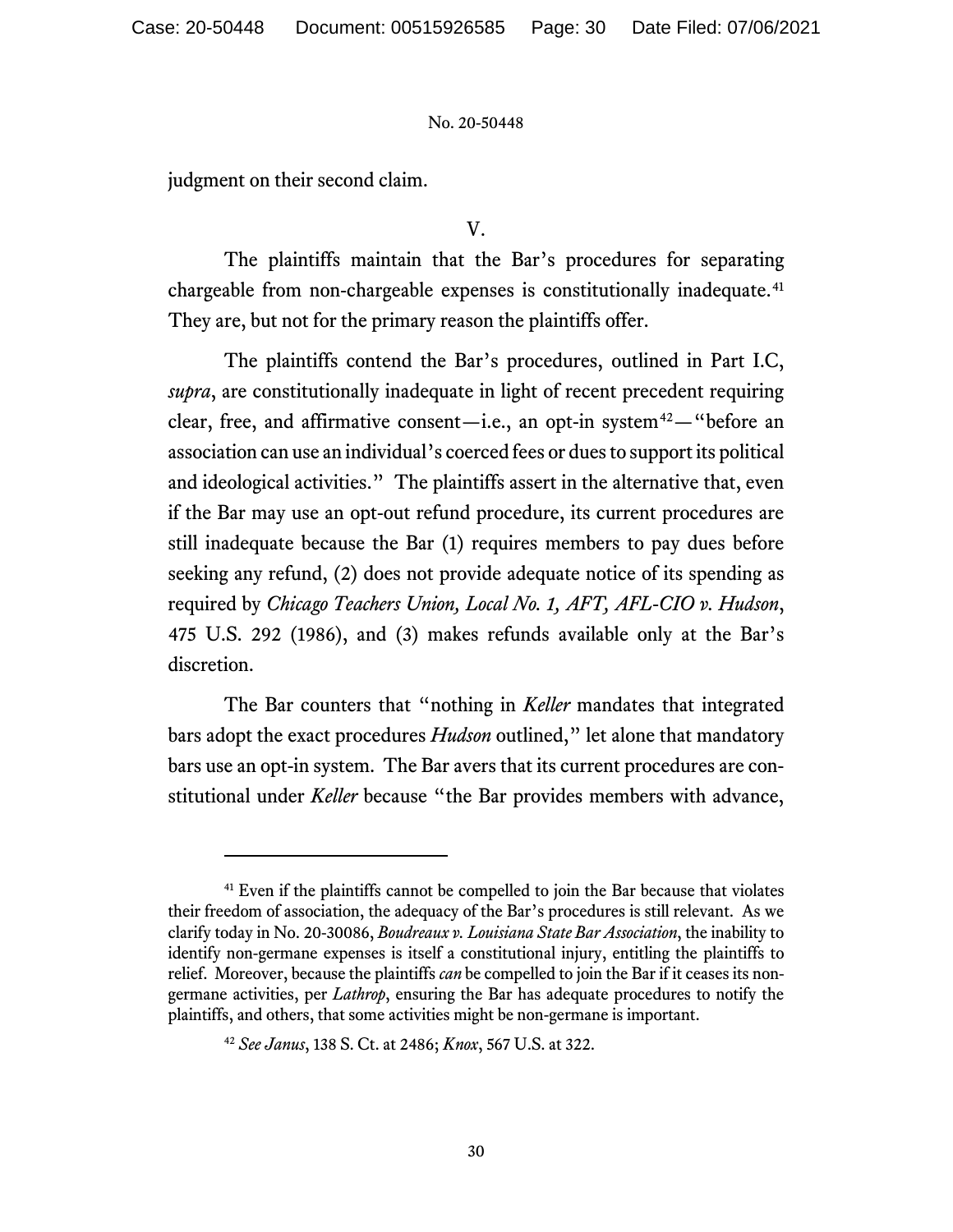detailed notice of its proposed expenditures, along with several opportunities to object to those expenditures before they occur." Specifically, the Bar points to (1) the publication of its proposed budget, which itemizes expenditures for particular categories, in the *Texas Bar Journal*; (2) opportunities to object at the budget hearing and the annual Bar Board meeting related to the budget; and (3) the protest procedure, which allows members to object to both proposed and actual expenditures and obtain a refund.

Each side is half right. The plaintiffs are correct that the Bar's procedures are constitutionally wanting, but they are incorrect that, at least under current law, opt-in procedures are required. Though *Janus* and *Knox* indicate that may be the case, *Keller*, despite "its increasingly wobbly, motheaten foundations,"[43](#page-30-0) remains binding on this court. And *Keller* noted that "an integrated bar could certainly meet its *Abood* obligation by adopting the sort of procedures described in *Hudson*." *Keller*, 496 U.S. at 17.

*Hudson* requires that a public organization collecting mandatory dues and engaging in non-germane conduct have procedures that "include an adequate explanation of the basis for the fee, a reasonably prompt opportunity to challenge the amount of the fee before an impartial decisionmaker, and an escrow for the amounts reasonably in dispute while such challenges are pending." *Hudson*, 475 U.S. at 310. The explanation of the basis of the fee must include "sufficient information to gauge the propriety of the union's fee." *Id.* at 306. *Hudson*'s procedures contemplate an opt-out rule. And *Keller* indicated that *Hudson*'s procedures are sufficient to satisfy a Bar's obligations. Therefore, assuming that plaintiffs can be compelled to join the Bar at all, the Bar may constitutionally use some sort of opt-out procedure for giving pro-rata refunds.

<span id="page-30-0"></span><sup>&</sup>lt;sup>43</sup> *State Oil*, 522 U.S. at 20 (quotation marks omitted).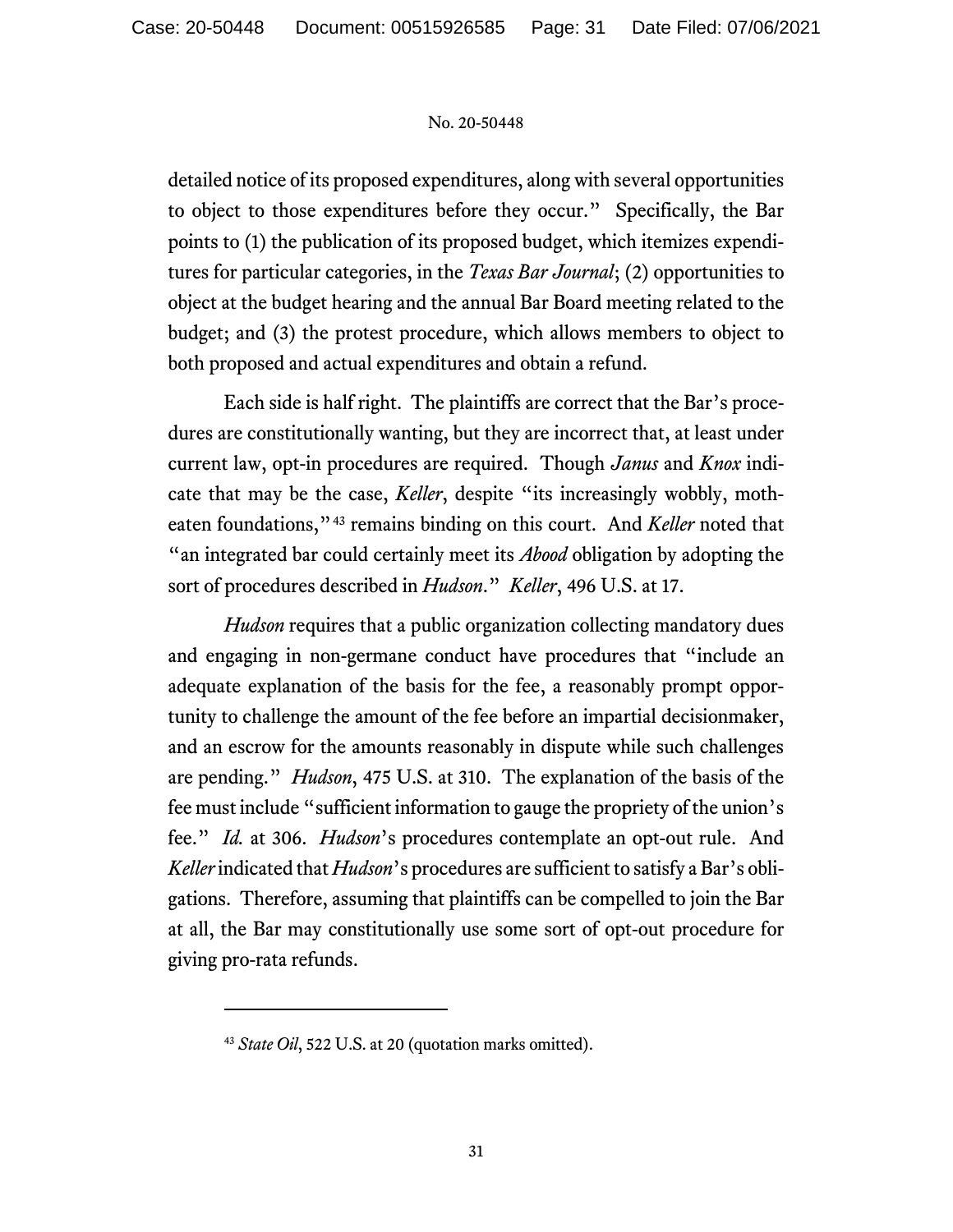But, though the Bar may use opt-out procedures, its current procedures are constitutionally inadequate. The Bar asserts that *Keller* did not hold that *Hudson*'s procedures are constitutionally necessary. That is correct as far as it goes: *Keller* left open whether "one or more alternative procedures would likewise satisfy" the Bar's obligation. *Keller*, 496 U.S. at 17. But *Janus*  and *Knox* have subsequently made clear that procedures even more protective than those described in *Hudson* (i.e., opt-in procedures) are necessary in the closely related union context.<sup>44</sup> In the absence of *Keller*'s holding that *Hudson*'s procedures are sufficient, we would be bound to follow the Supreme Court's directive in those cases and require opt-in procedures. But of course, *Keller*'s indication that *Hudson*'s procedures are sufficient remains binding. Therefore, given that *Keller* indicated that *Hudson*'s procedures are sufficient, and *Janus* held even more protective procedures are necessary, *Hudson*'s procedures are *both* necessary and sufficient. [45](#page-31-1)

The Bar's procedures are inadequate under *Hudson*. The Bar does not furnish Texas attorneys with meaningful notice regarding how their dues will be spent. Nor does it provide them with any breakdown of where their fees go. Instead, it places the onus on objecting attorneys to parse the Bar's proposed budget—which only details expenses at the line-item level, often

<span id="page-31-0"></span><sup>&</sup>lt;sup>44</sup> "Neither an agency fee nor any other payment to the union may be deducted from a nonmember's wages, nor may any other attempt be made to collect such a payment, *unless the employee affirmatively consents to pay*." *Janus*, 138 S. Ct. at 2486 (emphasis added); *see also Knox*, 567 U.S. at 312–13 (explaining that the cases approving opt-out procedures were more "historical accident" than "careful application of First Amendment principles"); *id.* at 314 ("By authorizing a union to collect fees from nonmembers and permitting the use of an opt-out system for the collection of fees levied to cover nonchargeable expenses, our prior decisions approach, if they do not cross, the limit of what the First Amendment can tolerate.").

<span id="page-31-1"></span><sup>45</sup> In so holding, we part ways with the Ninth Circuit's decision in *Crowe*, 989 F.3d at 727, and align ourselves instead with the dissent, *see id.* at 734 (Van Dyke, J., dissenting).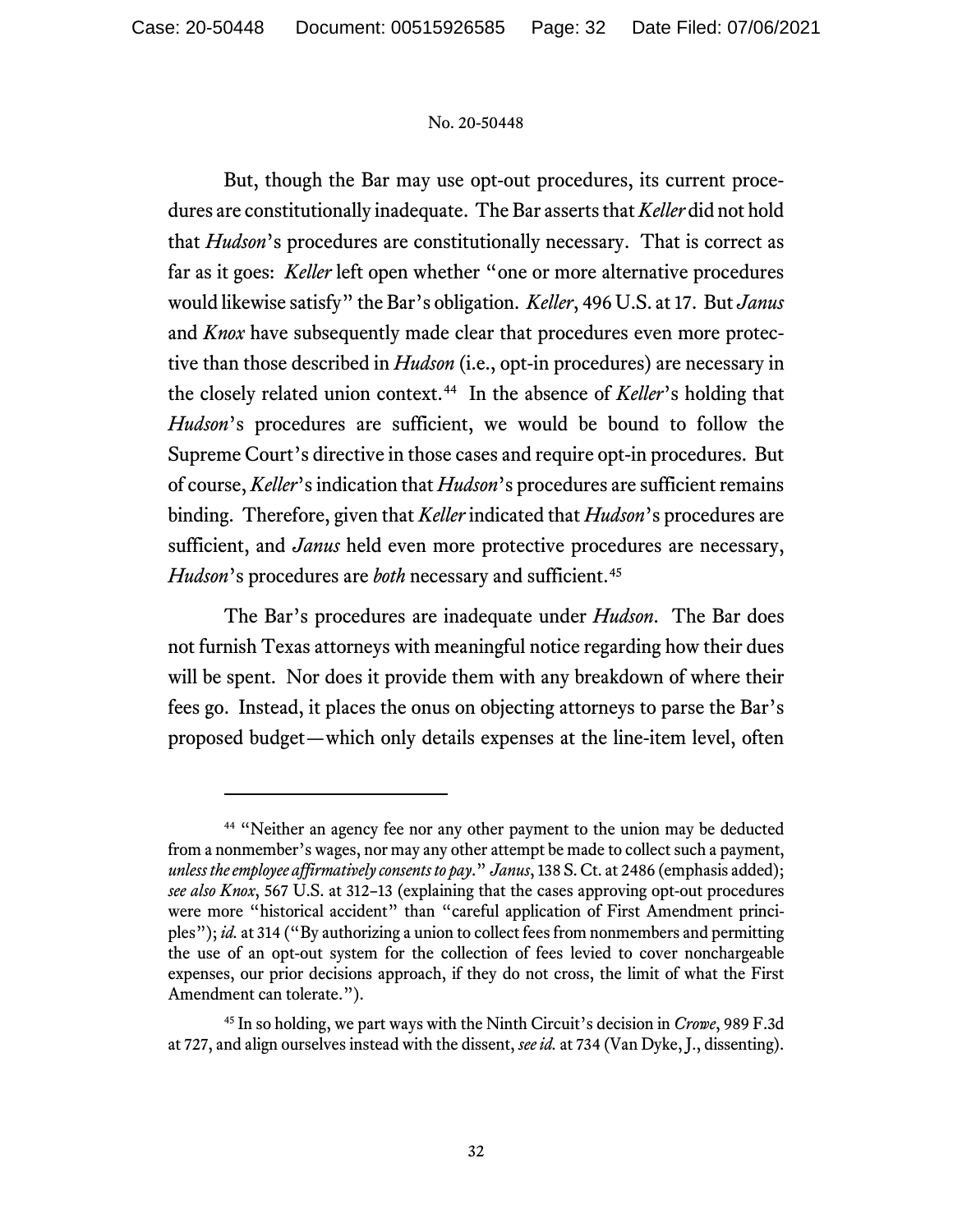without significant explanation—to determine which activities might be objectionable. That is a far cry from a *Hudson* notice, which estimates the breakdown between chargeable and non-chargeable activities and explains how those amounts were determined. *See Hudson*, 475 U.S. at 307 & n.18.

The Bar then leaves the objecting attorney with precious few worthwhile options to express his or her disapproval. Though attorneys may register their complaints with committees and sections or lodge an objection at the Bar's annual hearing on its proposed budget, those processes give cold comfort: Any objector's opposition can be summarily overruled, leaving that lawyer on the hook to fund ideological activities that he or she does not support. To obtain a refund, the Bar requires that attorneys object to a *specific*  activity. [46](#page-32-0) Moreover, whether a refund is available is left to the sole discretion of the Bar's Executive Director, and refunds are issued only "for the convenience of the Bar." In the event a refund is denied, the objecting attorney is out of luck. *Hudson* requires more than that.

## VI.

Having held that the plaintiffs are entitled to partial summary judgment, we turn to whether they warrant a preliminary injunction pending the remedies stage. They do.

"We review a . . . denial of a preliminary injunction for an abuse of discretion," *Moore v. Brown*, 868 F.3d 398, 402 (5th Cir. 2017), "but we review a decision grounded in erroneous legal principles *de novo*," *City of Dall. v. Delta Air Lines, Inc.*, 847 F.3d 279, 286 (5th Cir. 2017) (quotation marks omitted). As discussed at length, *supra*, the denial of the preliminary

<span id="page-32-0"></span><sup>46</sup> *See Schneider*, 917 F.2d at 634–35 (holding that the system for processing objections was constitutionally insufficient under *Keller* where, most relevantly, objecting attorneys had to lodge objections to specific activities in order to receive a refund).